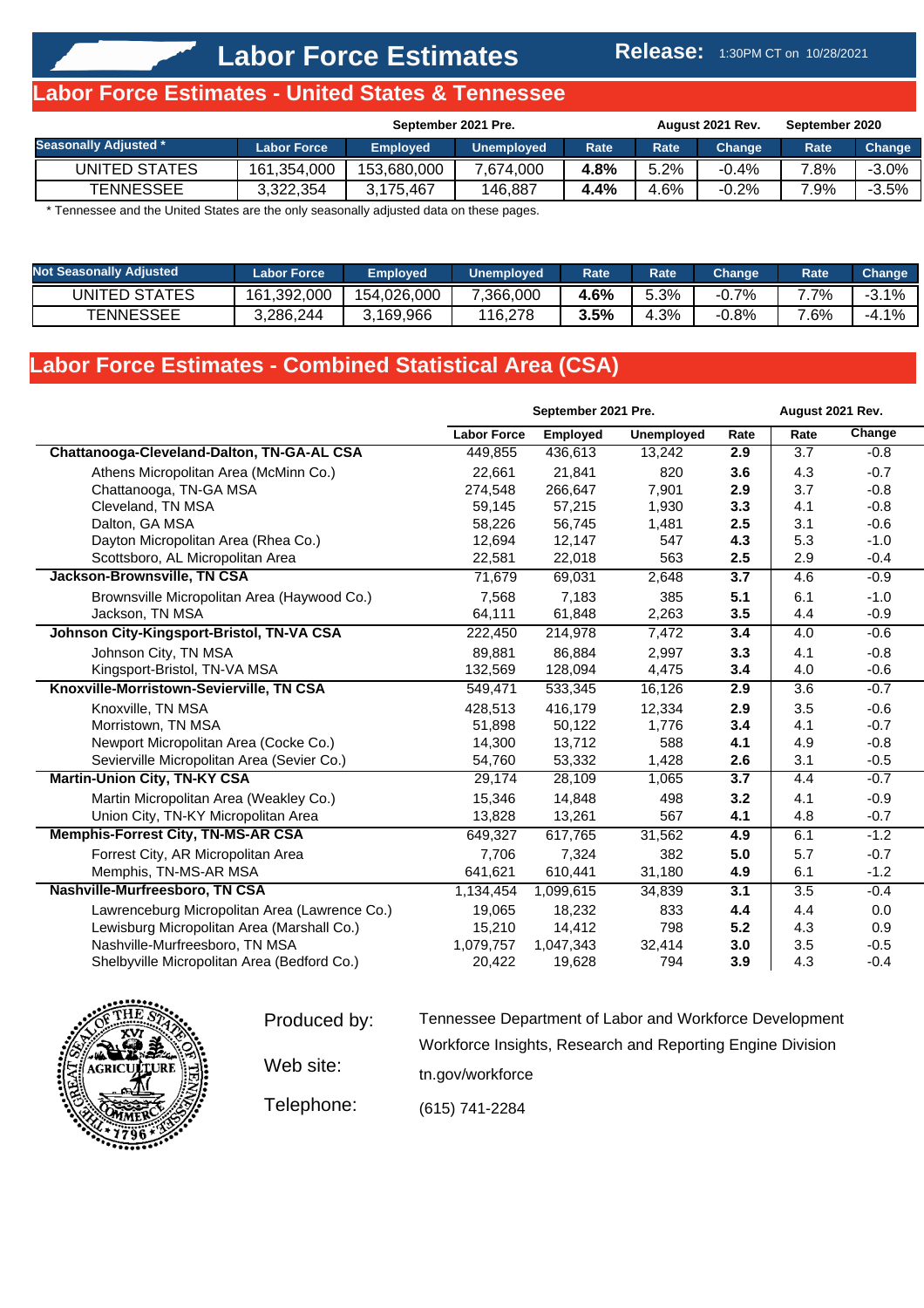# **Labor Force Estimates - Metropolitan Statistical Areas (MSA)**

|                                         |                    | September 2021 Pre. |                   | August 2021 Rev. |            | September 2020 |            |                  |
|-----------------------------------------|--------------------|---------------------|-------------------|------------------|------------|----------------|------------|------------------|
|                                         | <b>Labor Force</b> | Employed            | <b>Unemployed</b> | Rate             | Rate       | Change         | Rate       | Change           |
| Chattanooga, TN-GA MSA                  | 274,548            | 266,647             | 7,901             | 2.9              | 3.7        | $-0.8$         | 6.2        | $-3.3$           |
| <b>Hamilton County</b>                  | 182,321            | 176,381             | 5,940             | 3.3              | 4.1        | $-0.8$         | 7.0        | $-3.7$           |
| <b>Marion County</b>                    | 12,324             | 11,900              | 424               | 3.4              | 4.4        | $-1.0$         | $7.0$      | $-3.6$           |
| Sequatchie County                       | 6,158              | 5,926               | 232               | 3.8              | 4.5        | $-0.7$         | 7.1        | $-3.3$           |
| Georgia Portion                         | 73,745             | 72,440              | 1,305             | 1.8              | 2.3        | $-0.5$         | 3.8        | $-2.0$           |
| Clarksville, TN-KY MSA                  | 117,242            | 112,488             | 4,754             | 4.1              | 4.6        | $-0.5$         | 7.1        | $-3.0$           |
| <b>Montgomery County</b>                | 86,672             | 83,367              | 3,305             | 3.8              | 4.7        | $-0.9$         | 7.5        | $-3.7$           |
| Kentucky Portion                        | 30,570             | 29,121              | 1,449             | 4.7              | 4.5        | 0.2            | 6.0        | $-1.3$           |
| <b>Cleveland, TN MSA</b>                | 59,145             | 57,215              | 1,930             | 3.3              | 4.1        | $-0.8$         | 6.4        | $-3.1$           |
| <b>Bradley County</b>                   | 51,818             | 50,131              | 1,687             | 3.3              | 4.1        | $-0.8$         | 6.5        | $-3.2$           |
| Polk County                             | 7,327              | 7,084               | 243               | 3.3              | 3.9        | $-0.6$         | 6.2        | $-2.9$           |
| Jackson, TN MSA                         | 64,111             | 61,848              | 2,263             | 3.5              | 4.4        | $-0.9$         | 7.6        | $-4.1$           |
| <b>Chester County</b>                   | 8,420              | 8,175               | 245               | 2.9              | 3.7        | $-0.8$         | 5.5        | $-2.6$           |
| <b>Crockett County</b>                  | 6,829              | 6,631               | 198               | 2.9              | 3.8        | $-0.9$         | 5.4        | $-2.5$           |
| <b>Madison County</b>                   | 48,862             | 47,042              | 1,820             | 3.7              | 4.6        | $-0.9$         | 8.3        | $-4.6$           |
| <b>Johnson City, TN MSA</b>             | 89,881             | 86,884              | 2,997             | 3.3              | 4.1        | $-0.8$         | 6.2        | $-2.9$           |
| <b>Carter County</b>                    | 23,616             | 22,734              | 882               | 3.7              | 4.5        | $-0.8$         | 6.5        | $-2.8$           |
| Unicoi County                           | 6,946              | 6,650               | 296               | 4.3              | 5.1        | $-0.8$         | 7.5        | $-3.2$           |
| Washington County                       | 59,319             | 57,500              | 1,819             | 3.1              | 3.8        | $-0.7$         | 5.8        | $-2.7$           |
| Kingsport-Bristol, TN-VA MSA            | 132,569            | 128,094             | 4,475             | 3.4              | 4.0        | $-0.6$         | 6.5        | $-3.1$           |
| <b>Hawkins County</b>                   | 23,126             | 22,212              | 914               | 4.0              | 4.5        | $-0.5$         | 6.8        | $-2.8$           |
| <b>Sullivan County</b>                  | 68,486             | 66,147              | 2,339             | 3.4              | 4.1        | $-0.7$         | 6.8        | $-3.4$           |
| Virginia Portion                        | 40,957             | 39,735              | 1,222             | 3.0              | 3.4        | $-0.4$         | 5.7        | $-2.7$           |
| Knoxville, TN MSA                       | 428,513            | 416,179             | 12,334            | 2.9              | 3.5        | $-0.6$         | 5.8        | $-2.9$           |
| <b>Anderson County</b>                  | 34,442             | 33,377              | 1,065             | 3.1              | 3.8        | $-0.7$         | 6.2        | $-3.1$           |
| <b>Blount County</b>                    | 63,677             | 61,878              | 1,799             | 2.8              | 3.4        | $-0.6$         | 5.7        | $-2.9$           |
| <b>Campbell County</b>                  | 14,763             | 14,168              | 595               | 4.0              | 4.8        | $-0.8$         | 6.3        | $-2.3$           |
| <b>Grainger County</b>                  | 9,483              | 9,162               | 321               | 3.4              | 4.1        | $-0.7$         | 6.5        | $-3.1$           |
| <b>Knox County</b>                      | 244,129            | 237,550             | 6,579             | 2.7              | 3.3        | $-0.6$         | 5.6        | $-2.9$           |
| Loudon County                           | 23,558             | 22,889              | 669               | 2.8              | 3.4        | $-0.6$         | 5.5        | $-2.7$           |
| Morgan County                           | 7,689              | 7,402               | 287               | 3.7              | 4.4        | $-0.7$         | 6.1        | $-2.4$           |
| Roane County                            | 23,098             | 22,333              | 765               | 3.3              | 4.0        | $-0.7$         | 6.0        | $-2.7$           |
| <b>Union County</b>                     | 7,674              | 7,420               | 254               | 3.3              | 3.9        | $-0.6$         | 6.6        | $-3.3$           |
| <b>Memphis, TN-MS-AR MSA</b>            | 641,621            | 610,441             | 31,180            | 4.9              | 6.1        | $-1.2$         | 10.6       | $-5.7$           |
| Fayette County                          | 19,125             | 18,471              | 654               | 3.4              | 4.3        | $-0.9$         | 6.7        | $-3.3$           |
| Shelby County                           | 445,302            | 421,643             | 23,659            | 5.3              | 6.7        | $-1.4$         | 12.2       | $-6.9$           |
| <b>Tipton County</b>                    | 27,662             | 26,638              | 1,024             | 3.7              | 4.5        | $-0.8$         | $7.0$      | $-3.3$           |
| Arkansas Portion                        | 21,093             | 20,285              | 808               | 3.8              | 5.0        | $-1.2$         | 8.6        | $-4.8$           |
| Mississippi Portion                     | 128,439            | 123,404             | 5,035             | 3.9              | 4.9        | $-1.0$         | 6.4        | $-2.5$           |
| <b>Morristown, TN MSA</b>               | 51,898             | 50,122              | 1,776             | 3.4              | 4.1        | $-0.7$         | 6.4        | $-3.0$           |
| Hamblen County                          | 27,642             | 26,683              | 959               | 3.5              | 4.2        | $-0.7$         | 6.5        | $-3.0$           |
| Jefferson County                        | 24,256             | 23,439              | 817               | 3.4              | 4.1        | $-0.7$         | 6.3        | $-2.9$           |
| Nashville-Murfreesboro, TN MSA          | 1,079,757          | 1,047,343           | 32,414            | 3.0              | 3.5        | $-0.5$         | 7.2        | $-4.2$           |
| Cannon County                           | 6,578              | 6,377               | 201               | 3.1              | 3.5        | $-0.4$         | 5.3        | $-2.2$           |
| Cheatham County                         | 21,774             | 21,244              | 530               | 2.4              | 2.9        | $-0.5$         | 5.5        | $-3.1$           |
| Davidson County                         | 401,334            | 389,004             | 12,330            | 3.1              | 3.8        | $-0.7$         | 9.3        | $-6.2$           |
| Dickson County                          | 26,904             | 26,042              | 862               | 3.2              | 3.4        | $-0.2$         | 5.4        | $-2.2$           |
| <b>Hickman County</b>                   | 11,429             | 11,021              | 408               | 3.6              | 3.4        | 0.2            | 5.2        | $-1.6$           |
| <b>Macon County</b>                     | 11,252             | 10,875<br>48,164    | 377               | 3.4<br>6.1       | 3.7<br>4.6 | $-0.3$<br>1.5  | 6.0<br>7.0 | $-2.6$<br>$-0.9$ |
| <b>Maury County</b><br>Robertson County | 51,306<br>37,703   | 36,661              | 3,142<br>1,042    | 2.8              | 3.3        | $-0.5$         | 6.0        | $-3.2$           |
| <b>Rutherford County</b>                | 185,569            | 180,231             | 5,338             | 2.9              | 3.4        | $-0.5$         | 6.5        | $-3.6$           |
| Smith County                            | 9,411              | 9,135               | 276               | 2.9              | 3.4        | $-0.5$         | 5.2        | $-2.3$           |
| <b>Sumner County</b>                    | 103,259            | 100,454             | 2,805             | 2.7              | 3.4        | $-0.7$         | 6.5        | $-3.8$           |
| <b>Trousdale County</b>                 | 5,468              | 5,303               | 165               | 3.0              | 3.6        | $-0.6$         | 6.2        | $-3.2$           |
| <b>Williamson County</b>                | 130,358            | 127,388             | 2,970             | 2.3              | 2.6        | $-0.3$         | 4.5        | $-2.2$           |
| <b>Wilson County</b>                    | 77,412             | 75,444              | 1,968             | 2.5              | 3.1        | $-0.6$         | 6.3        | $-3.8$           |
|                                         |                    |                     |                   |                  |            |                |            |                  |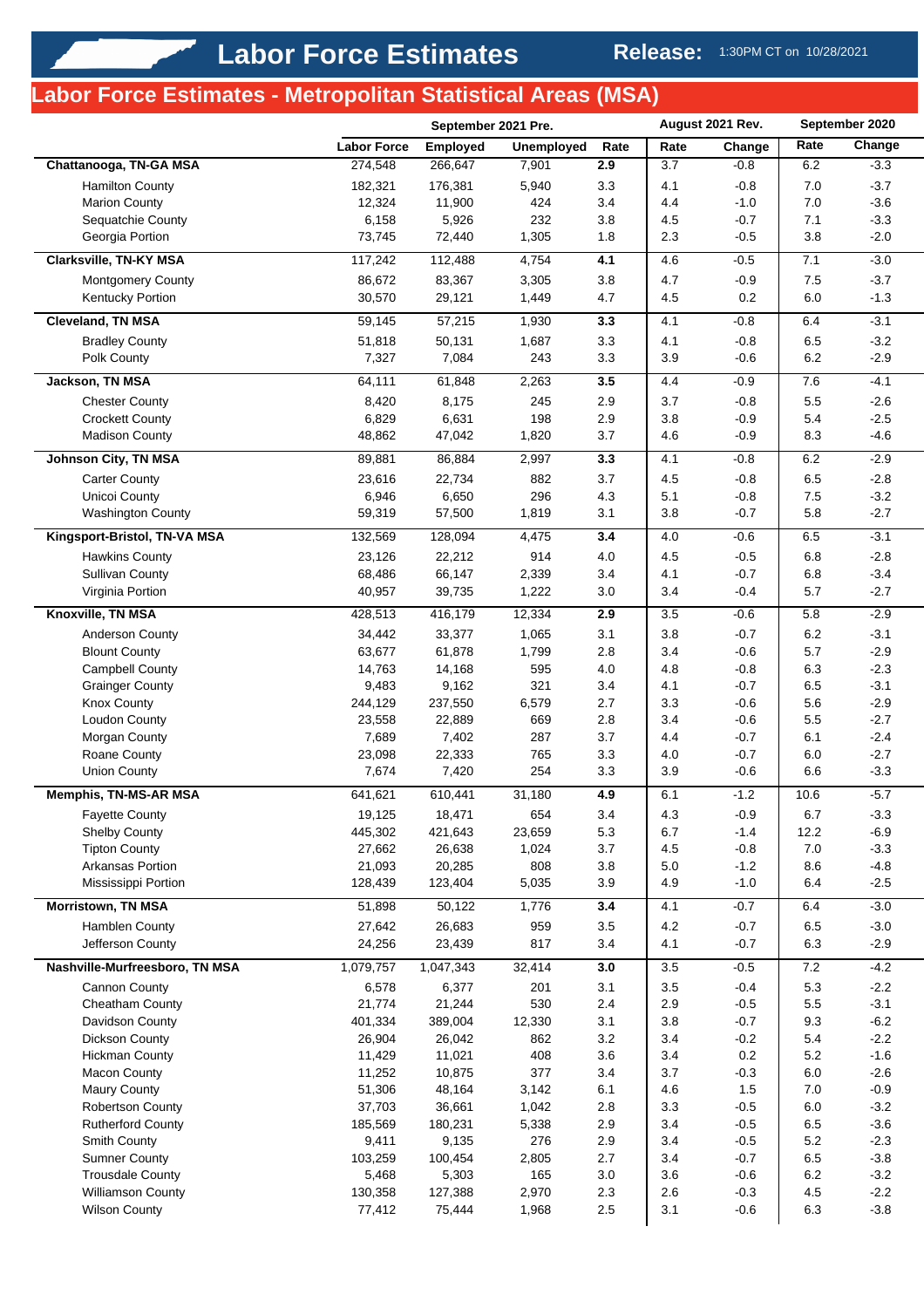# **Labor Force Estimates - Micropolitan Statistical Areas**

|                                                  |                    | September 2021 Pre. |                   |      | August 2021 Rev. |        | September 2020 |        |
|--------------------------------------------------|--------------------|---------------------|-------------------|------|------------------|--------|----------------|--------|
|                                                  | <b>Labor Force</b> | Employed            | <b>Unemployed</b> | Rate | Rate             | Change | Rate           | Change |
| Athens Micropolitan Area<br>(McMinn Co.)         | 22,661             | 21,841              | 820               | 3.6  | 4.3              | $-0.7$ | 7.0            | $-3.4$ |
| Brownsville Micropolitan Area<br>(Haywood Co.)   | 7,568              | 7,183               | 385               | 5.1  | 6.1              | $-1.0$ | 10.7           | $-5.6$ |
| Cookeville Micropolitan Area                     | 49,309             | 47,762              | 1,547             | 3.1  | 3.8              | $-0.7$ | 5.9            | $-2.8$ |
| Jackson Co.                                      | 4,749              | 4,575               | 174               | 3.7  | 4.2              | $-0.5$ | 6.8            | $-3.1$ |
| Overton Co.                                      | 9,638              | 9,360               | 278               | 2.9  | 3.4              | $-0.5$ | 5.2            | $-2.3$ |
| Putnam Co.                                       | 34,922             | 33,827              | 1,095             | 3.1  | 3.9              | $-0.8$ | 5.9            | $-2.8$ |
| Crossville Micropolitan Area<br>(Cumberland Co.) | 22,267             | 21,422              | 845               | 3.8  | 4.5              | $-0.7$ | 6.9            | $-3.1$ |
| Dayton Micropolitan Area (Rhea<br>$Co.$ )        | 12,694             | 12,147              | 547               | 4.3  | 5.3              | $-1.0$ | 8.2            | $-3.9$ |
| Dyersburg Micropolitan Area<br>(Dyer Co.)        | 15,322             | 14,708              | 614               | 4.0  | 4.8              | $-0.8$ | 7.5            | $-3.5$ |
| Greeneville Micropolitan Area<br>(Greene Co.)    | 27,761             | 26,765              | 996               | 3.6  | 4.3              | $-0.7$ | 7.7            | $-4.1$ |
| Lawrenceburg Micropolitan Area<br>(Lawrence Co.) | 19,065             | 18,232              | 833               | 4.4  | 4.4              | 0.0    | 6.5            | $-2.1$ |
| Lewisburg Micropolitan Area<br>(Marshall Co.)    | 15,210             | 14,412              | 798               | 5.2  | 4.3              | 0.9    | 7.4            | $-2.2$ |
| Martin Micropolitan Area<br>(Weakley Co.)        | 15,346             | 14,848              | 498               | 3.2  | 4.1              | $-0.9$ | 5.5            | $-2.3$ |
| McMinnville Micropolitan Area<br>(Warren Co.)    | 16,305             | 15,638              | 667               | 4.1  | 4.8              | $-0.7$ | 7.0            | $-2.9$ |
| Newport Micropolitan Area<br>(Cocke Co.)         | 14,300             | 13,712              | 588               | 4.1  | 4.9              | $-0.8$ | 8.7            | $-4.6$ |
| Paris Micropolitan Area (Henry<br>$Co.$ )        | 13,336             | 12,864              | 472               | 3.5  | 4.2              | $-0.7$ | 6.6            | $-3.1$ |
| Sevierville Micropolitan Area<br>(Sevier Co.)    | 54,760             | 53,332              | 1,428             | 2.6  | 3.1              | $-0.5$ | 7.2            | $-4.6$ |
| Shelbyville Micropolitan Area<br>(Bedford Co.)   | 20,422             | 19,628              | 794               | 3.9  | 4.3              | $-0.4$ | 6.8            | $-2.9$ |
| Tullahoma-Manchester<br>Micropolitan Area        | 48,141             | 46,524              | 1,617             | 3.4  | 3.9              | $-0.5$ | 6.0            | $-2.6$ |
| Coffee Co.                                       | 25,506             | 24,628              | 878               | 3.4  | 4.0              | $-0.6$ | 6.4            | $-3.0$ |
| Franklin Co.                                     | 19,089             | 18,433              | 656               | 3.4  | 4.1              | $-0.7$ | 5.9            | $-2.5$ |
| Moore Co.                                        | 3,546              | 3,463               | 83                | 2.3  | 2.7              | $-0.4$ | 3.9            | $-1.6$ |
| Union City, TN-KY Micropolitan<br>Area           | 13,828             | 13,261              | 567               | 4.1  | 4.8              | $-0.7$ | 6.6            | $-2.5$ |
| Obion Co.                                        | 11,885             | 11,408              | 477               | 4.0  | 4.9              | $-0.9$ | 6.6            | $-2.6$ |
| Kentucky Portion (Fulton Co.)                    | 1,943              | 1,853               | 90                | 4.6  | 4.4              | 0.2    | 6.5            | $-1.9$ |

Micropolitan Statistical Areas are a county or counties with an urbanized area of 10,000 to 50,000 population.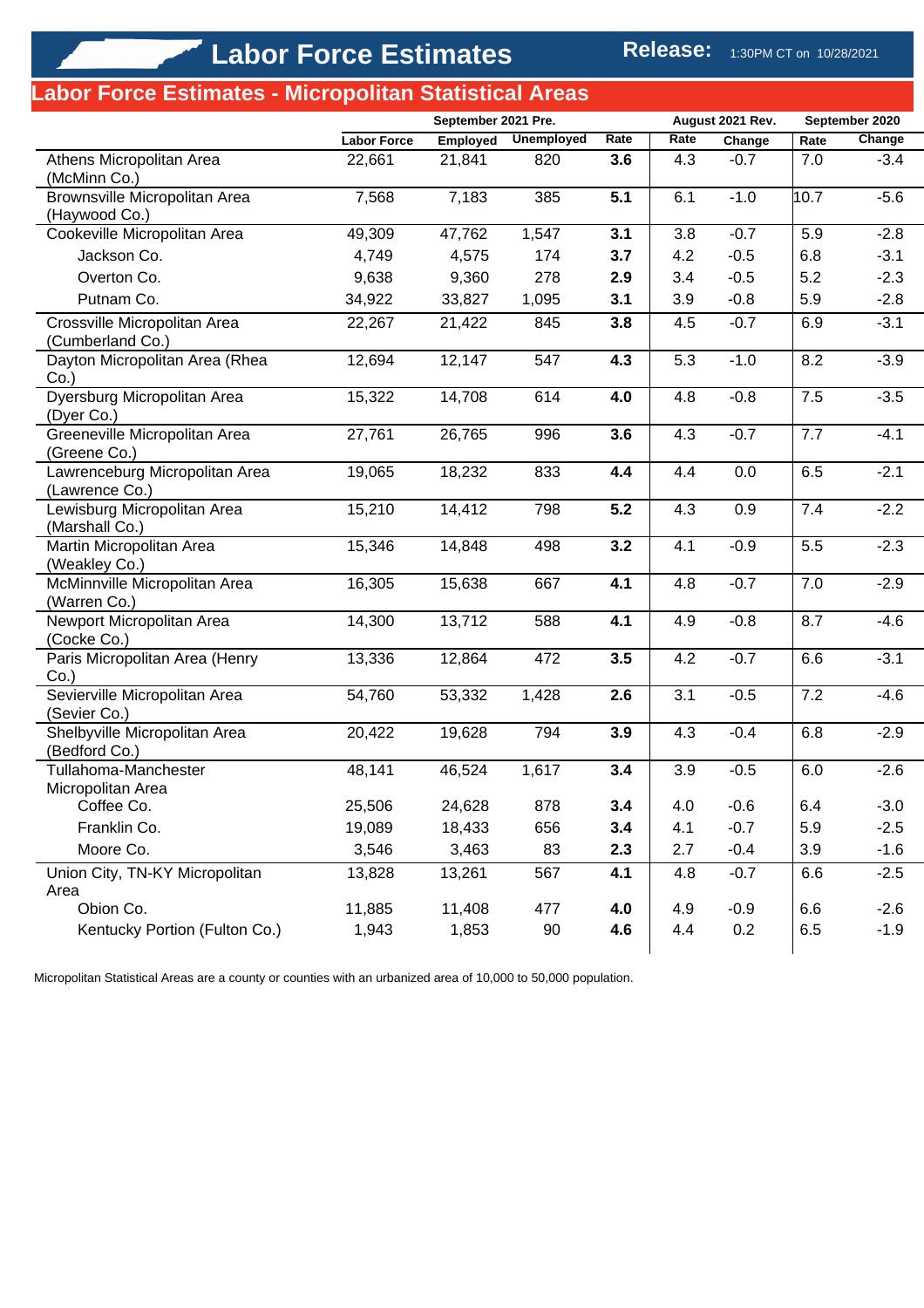# **Labor Force Estimates - Tennessee Counties**

|                          |                       | September 2021 Pre. |                   |             | August 2021 Rev. |               | September 2020 |                  |
|--------------------------|-----------------------|---------------------|-------------------|-------------|------------------|---------------|----------------|------------------|
|                          | Labor<br><b>Force</b> | <b>Employed</b>     | <b>Unemployed</b> | <b>Rate</b> | Rate             | <b>Change</b> | <b>Rate</b>    | <b>Change</b>    |
| Anderson County          | 34,442                | 33,377              | 1,065             | 3.1         | 3.8              | $-0.7$        | 6.2            | $-3.1$           |
| <b>Bedford County</b>    | 20,422                | 19,628              | 794               | 3.9         | 4.3              | $-0.4$        | 6.8            | $-2.9$           |
| <b>Benton County</b>     | 6,603                 | 6,325               | 278               | 4.2         | 4.9              | $-0.7$        | 7.6            | $-3.4$           |
| <b>Bledsoe County</b>    | 4,219                 | 4,036               | 183               | 4.3         | 5.1              | $-0.8$        | 7.4            | $-3.1$           |
| <b>Blount County</b>     | 63,677                | 61,878              | 1,799             | 2.8         | 3.4              | $-0.6$        | 5.7            | $-2.9$           |
| <b>Bradley County</b>    | 51,818                | 50,131              | 1,687             | 3.3         | 4.1              | $-0.8$        | 6.5            | $-3.2$           |
| Campbell County          | 14,763                | 14,168              | 595               | 4.0         | 4.8              | $-0.8$        | 6.3            | $-2.3$           |
| Cannon County            | 6,578                 | 6,377               | 201               | 3.1         | 3.5              | $-0.4$        | 5.3            | $-2.2$           |
| <b>Carroll County</b>    | 11,765                | 11,335              | 430               | 3.7         | 4.4              | $-0.7$        | 6.2            | $-2.5$           |
| <b>Carter County</b>     | 23,616                | 22,734              | 882               | 3.7         | 4.5              | $-0.8$        | 6.5            | $-2.8$           |
| Cheatham County          | 21,774                | 21,244              | 530               | 2.4         | 2.9              | $-0.5$        | 5.5            | $-3.1$           |
| <b>Chester County</b>    | 8,420                 | 8,175               | 245               | 2.9         | 3.7              | $-0.8$        | 5.5            | $-2.6$           |
| <b>Claiborne County</b>  | 12,752                | 12,307              | 445               | 3.5         | 4.2              | $-0.7$        | 5.5            | $-2.0$           |
| <b>Clay County</b>       | 2,753                 | 2,630               | 123               | 4.5         | 5.1              | $-0.6$        | 6.3            | $-1.8$           |
| <b>Cocke County</b>      | 14,300                | 13,712              | 588               | 4.1         | 4.9              | $-0.8$        | 8.7            | $-4.6$           |
| <b>Coffee County</b>     | 25,506                | 24,628              | 878               | 3.4         | 4.0              | $-0.6$        | 6.4            | $-3.0$           |
| <b>Crockett County</b>   | 6,829                 | 6,631               | 198               | 2.9         | 3.8              | $-0.9$        | 5.4            | $-2.5$           |
| <b>Cumberland County</b> | 22,267                | 21,422              | 845               | 3.8         | 4.5              | $-0.7$        | 6.9            | $-3.1$           |
| Davidson County          | 401,334               | 389,004             | 12,330            | 3.1         | 3.8              | $-0.7$        | 9.3            | $-6.2$           |
| <b>Decatur County</b>    | 4,250                 | 4,041               | 209               | 4.9         | 5.3              | $-0.4$        | 7.5            | $-2.6$           |
| DeKalb County            | 7,563                 | 7,261               | 302               | 4.0         | 4.5              | $-0.5$        | 7.2            | $-3.2$           |
| Dickson County           | 26,904                | 26,042              | 862               | 3.2         | 3.4              | $-0.2$        | 5.4            | $-2.2$           |
| Dyer County              | 15,322                | 14,708              | 614               | 4.0         | 4.8              | $-0.8$        | 7.5            | $-3.5$           |
| <b>Fayette County</b>    | 19,125                | 18,471              | 654               | 3.4         | 4.3              | $-0.9$        | 6.7            | $-3.3$           |
| <b>Fentress County</b>   | 7,379                 | 7,133               | 246               | 3.3         | 3.9              | $-0.6$        | 6.1            | $-2.8$           |
| <b>Franklin County</b>   | 19,089                | 18,433              | 656               | 3.4         | 4.1              | $-0.7$        | 5.9            | $-2.5$           |
| <b>Gibson County</b>     | 21,454                | 20,670              | 784               | 3.7         | 4.4              | $-0.7$        | 6.7            | $-3.0$           |
| <b>Giles County</b>      | 14,220                | 13,615              | 605               | 4.3         | 4.4              | $-0.1$        | 6.9            | $-2.6$           |
| <b>Grainger County</b>   | 9,483                 | 9,162               | 321               | 3.4         | 4.1              | $-0.7$        | 6.5            | $-3.1$           |
| <b>Greene County</b>     | 27,761                | 26,765              | 996               | 3.6         | 4.3              | $-0.7$        | 7.7            | $-4.1$           |
| <b>Grundy County</b>     | 4,999                 | 4,757               | 242               | 4.8         | 5.5              | $-0.7$        | 7.6            | $-2.8$           |
| Hamblen County           | 27,642                | 26,683              | 959               | 3.5         | 4.2              | $-0.7$        | 6.5            | $-3.0$           |
| <b>Hamilton County</b>   | 182,321               | 176,381             | 5,940             | 3.3         | 4.1              | $-0.8$        | 7.0            | $-3.7$           |
| <b>Hancock County</b>    | 2,130                 | 2,033               | 97                | 4.6         | 5.8              | $-1.2$        | 7.8            | $-3.2$           |
| Hardeman County          | 9,078                 | 8,611               | 467               | 5.1         | 6.1              | $-1.0$        | 9.0            | $-3.9$           |
| <b>Hardin County</b>     | 10,142                | 9,750               | 392               | 3.9         | 4.7              | $-0.8$        | 6.6            | $-2.7$           |
| <b>Hawkins County</b>    | 23,126                | 22,212              | 914               | 4.0         | 4.5              | $-0.5$        | 6.8            | $-2.8$           |
| <b>Haywood County</b>    | 7,568                 | 7,183               | 385               | 5.1         | 6.1              | $-1.0$        | 10.7           | $-5.6$           |
| <b>Henderson County</b>  | 11,760                | 11,344              | 416               | 3.5         | 4.2              | $-0.7$        | 7.0            | $-3.5$           |
| Henry County             | 13,336                | 12,864              | 472               | 3.5         | 4.2              | $-0.7$        | 6.6            | $-3.1$           |
| <b>Hickman County</b>    | 11,429                | 11,021              | 408               | 3.6         | 3.4              | 0.2           | 5.2            | $-1.6$           |
| <b>Houston County</b>    | 3,158                 | 3,016               | 142               | 4.5         | 4.9              | $-0.4$        | 7.7            | $-3.2$           |
| <b>Humphreys County</b>  | 8,729                 | 8,399               | 330               | 3.8         | 3.7              | 0.1           | 5.8            | $-2.0$           |
| Jackson County           | 4,749                 | 4,575               | 174               | 3.7         | 4.2              | $-0.5$        | 6.8            | $-3.1$           |
| Jefferson County         | 24,256                | 23,439              | 817               | 3.4         | 4.1              | $-0.7$        | 6.3            | $-2.9$           |
| Johnson County           | 7,685                 | 7,450               | 235               | 3.1         | 3.7              | $-0.6$        | 5.4            | $-2.3$           |
| <b>Knox County</b>       | 244,129               | 237,550             | 6,579             | 2.7         | 3.3              | $-0.6$        | 5.6            | $-2.9$           |
| Lake County              | 1,609                 | 1,532               | 77                | 4.8         | 6.3              | $-1.5$        | 8.7            | $-3.9$           |
| Lauderdale County        | 9,668                 | 9,170               | 498               | 5.2         | 6.3              | $-1.1$        | 9.3            | $-4.1$           |
| Lawrence County          | 19,065                | 18,232              | 833               | 4.4         | 4.4              | 0.0           | 6.5            | $-2.1$           |
| Lewis County             | 5,521                 | 5,190               | 331               | 6.0         | 4.7<br>4.2       | 1.3<br>$-0.7$ | 6.3<br>7.2     | $-0.3$           |
| <b>Lincoln County</b>    | 15,864                | 15,303              | 561<br>669        | 3.5         |                  | $-0.6$        |                | $-3.7$<br>$-2.7$ |
| Loudon County            | 23,558                | 22,889              |                   | 2.8         | 3.4              |               | 5.5            |                  |
| <b>Macon County</b>      | 11,252                | 10,875              | 377               | 3.4         | 3.7              | $-0.3$        | 6.0            | $-2.6$           |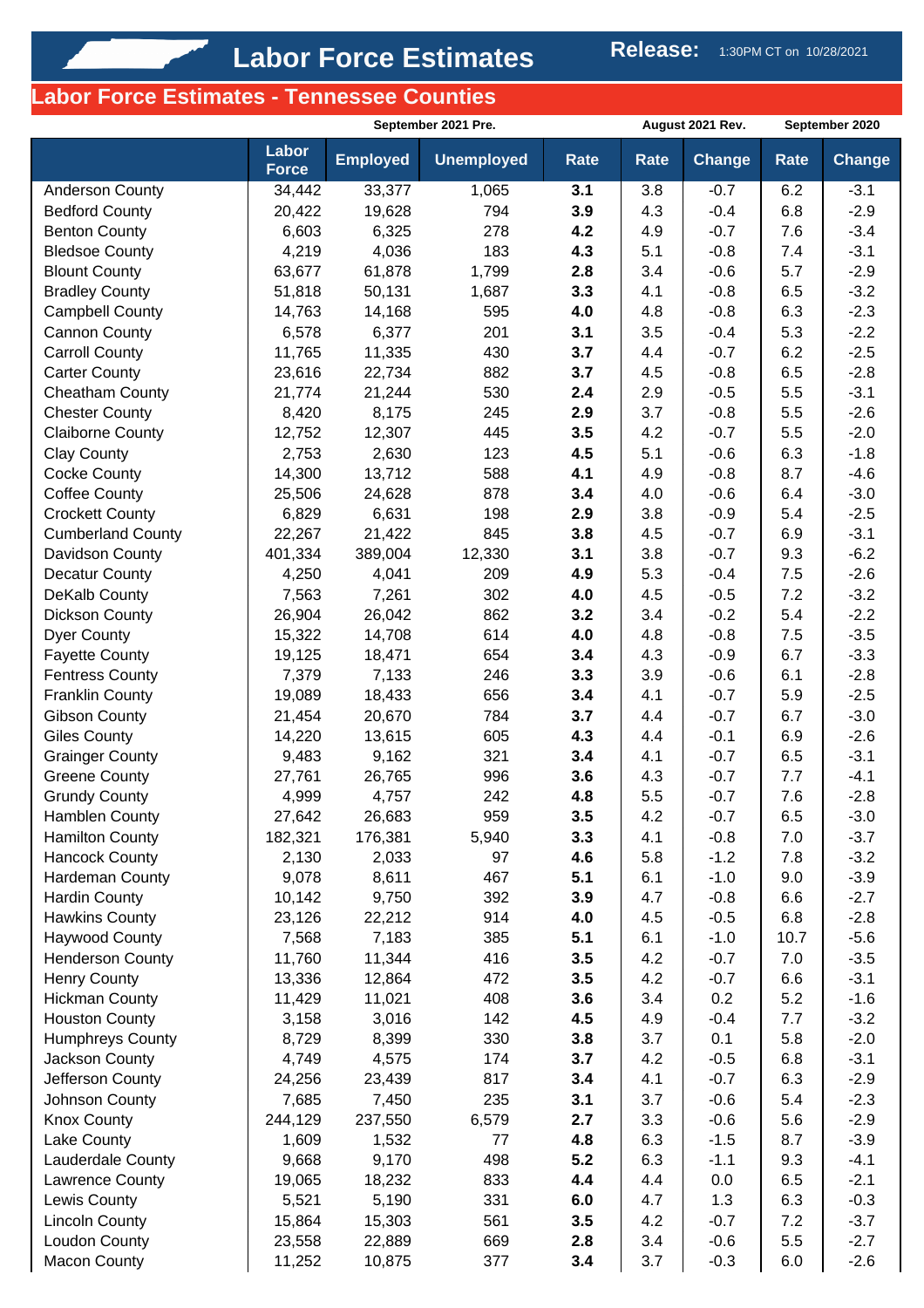#### **Labor Force Estimates - Tennessee Counties**

|                          | Labor<br><b>Force</b> | <b>Employed</b> | <b>Unemployed</b> | <b>Rate</b> | <b>Rate</b> | <b>Change</b> | Rate | <b>Change</b> |
|--------------------------|-----------------------|-----------------|-------------------|-------------|-------------|---------------|------|---------------|
| <b>Madison County</b>    | 48,862                | 47,042          | 1,820             | 3.7         | 4.6         | $-0.9$        | 8.3  | $-4.6$        |
| <b>Marion County</b>     | 12,324                | 11,900          | 424               | 3.4         | 4.4         | $-1.0$        | 7.0  | $-3.6$        |
| <b>Marshall County</b>   | 15,210                | 14,412          | 798               | 5.2         | 4.3         | 0.9           | 7.4  | $-2.2$        |
| <b>Maury County</b>      | 51,306                | 48,164          | 3,142             | 6.1         | 4.6         | 1.5           | 7.0  | $-0.9$        |
| <b>McMinn County</b>     | 22,661                | 21,841          | 820               | 3.6         | 4.3         | $-0.7$        | 7.0  | $-3.4$        |
| <b>McNairy County</b>    | 8,102                 | 7,739           | 363               | 4.5         | 5.7         | $-1.2$        | 8.7  | $-4.2$        |
| <b>Meigs County</b>      | 5,129                 | 4,936           | 193               | 3.8         | 4.7         | $-0.9$        | 8.0  | $-4.2$        |
| Monroe County            | 20,030                | 19,391          | 639               | 3.2         | 3.7         | $-0.5$        | 6.4  | $-3.2$        |
| <b>Montgomery County</b> | 86,672                | 83,367          | 3,305             | 3.8         | 4.7         | $-0.9$        | 7.5  | $-3.7$        |
| Moore County             | 3,546                 | 3,463           | 83                | 2.3         | 2.7         | $-0.4$        | 3.9  | $-1.6$        |
| Morgan County            | 7,689                 | 7,402           | 287               | 3.7         | 4.4         | $-0.7$        | 6.1  | $-2.4$        |
| <b>Obion County</b>      | 11,885                | 11,408          | 477               | 4.0         | 4.9         | $-0.9$        | 6.6  | $-2.6$        |
| <b>Overton County</b>    | 9,638                 | 9,360           | 278               | 2.9         | 3.4         | $-0.5$        | 5.2  | $-2.3$        |
| Perry County             | 3,026                 | 2,771           | 255               | 8.4         | 6.5         | 1.9           | 7.2  | 1.2           |
| <b>Pickett County</b>    | 2,224                 | 2,160           | 64                | 2.9         | 3.6         | $-0.7$        | 4.6  | $-1.7$        |
| Polk County              | 7,327                 | 7,084           | 243               | 3.3         | 3.9         | $-0.6$        | 6.2  | $-2.9$        |
| Putnam County            | 34,922                | 33,827          | 1,095             | 3.1         | 3.9         | $-0.8$        | 5.9  | $-2.8$        |
| <b>Rhea County</b>       | 12,694                | 12,147          | 547               | 4.3         | 5.3         | $-1.0$        | 8.2  | $-3.9$        |
| Roane County             | 23,098                | 22,333          | 765               | 3.3         | 4.0         | $-0.7$        | 6.0  | $-2.7$        |
| <b>Robertson County</b>  | 37,703                | 36,661          | 1,042             | 2.8         | 3.3         | $-0.5$        | 6.0  | $-3.2$        |
| <b>Rutherford County</b> | 185,569               | 180,231         | 5,338             | 2.9         | 3.4         | $-0.5$        | 6.5  | $-3.6$        |
| <b>Scott County</b>      | 7,989                 | 7,663           | 326               | 4.1         | 4.7         | $-0.6$        | 7.7  | $-3.6$        |
| Sequatchie County        | 6,158                 | 5,926           | 232               | 3.8         | 4.5         | $-0.7$        | 7.1  | $-3.3$        |
| Sevier County            | 54,760                | 53,332          | 1,428             | 2.6         | 3.1         | $-0.5$        | 7.2  | $-4.6$        |
| <b>Shelby County</b>     | 445,302               | 421,643         | 23,659            | 5.3         | 6.7         | $-1.4$        | 12.2 | $-6.9$        |
| Smith County             | 9,411                 | 9,135           | 276               | 2.9         | 3.4         | $-0.5$        | 5.2  | $-2.3$        |
| <b>Stewart County</b>    | 5,427                 | 5,226           | 201               | 3.7         | 4.4         | $-0.7$        | 5.7  | $-2.0$        |
| <b>Sullivan County</b>   | 68,486                | 66,147          | 2,339             | 3.4         | 4.1         | $-0.7$        | 6.8  | $-3.4$        |
| <b>Sumner County</b>     | 103,259               | 100,454         | 2,805             | 2.7         | 3.4         | $-0.7$        | 6.5  | $-3.8$        |
| <b>Tipton County</b>     | 27,662                | 26,638          | 1,024             | 3.7         | 4.5         | $-0.8$        | 7.0  | $-3.3$        |
| <b>Trousdale County</b>  | 5,468                 | 5,303           | 165               | 3.0         | 3.6         | $-0.6$        | 6.2  | $-3.2$        |
| <b>Unicoi County</b>     | 6,946                 | 6,650           | 296               | 4.3         | 5.1         | $-0.8$        | 7.5  | $-3.2$        |
| Union County             | 7,674                 | 7,420           | 254               | 3.3         | 3.9         | $-0.6$        | 6.6  | $-3.3$        |
| Van Buren County         | 1,997                 | 1,904           | 93                | 4.7         | 5.3         | $-0.6$        | 7.6  | $-2.9$        |
| <b>Warren County</b>     | 16,305                | 15,638          | 667               | 4.1         | 4.8         | $-0.7$        | 7.0  | $-2.9$        |
| <b>Washington County</b> | 59,319                | 57,500          | 1,819             | 3.1         | 3.8         | $-0.7$        | 5.8  | $-2.7$        |
| <b>Wayne County</b>      | 6,286                 | 6,058           | 228               | 3.6         | 4.3         | $-0.7$        | 5.9  | $-2.3$        |
| <b>Weakley County</b>    | 15,346                | 14,848          | 498               | 3.2         | 4.1         | $-0.9$        | 5.5  | $-2.3$        |
| <b>White County</b>      | 11,900                | 11,509          | 391               | 3.3         | 3.9         | $-0.6$        | 6.2  | $-2.9$        |
| <b>Williamson County</b> | 130,358               | 127,388         | 2,970             | 2.3         | 2.6         | $-0.3$        | 4.5  | $-2.2$        |
| <b>Wilson County</b>     | 77,412                | 75,444          | 1,968             | 2.5         | 3.1         | $-0.6$        | 6.3  | $-3.8$        |

#### **County Unemployment Rate Change:**

### **(August 2021 to September 2021)**

Rate decreased in 88 counties Rate increased in 6 counties

#### Rate remained the same in 1 county

#### **County Unemployment Rate Change:**

**(September 2021)**

Rate is less than 5.0% in 87 counties Rate is 5.0% or greater, but less than 10.0% in 8 counties Rate is 10.0% or greater in 0 counties Rate is 20.0% or greater in 0 counties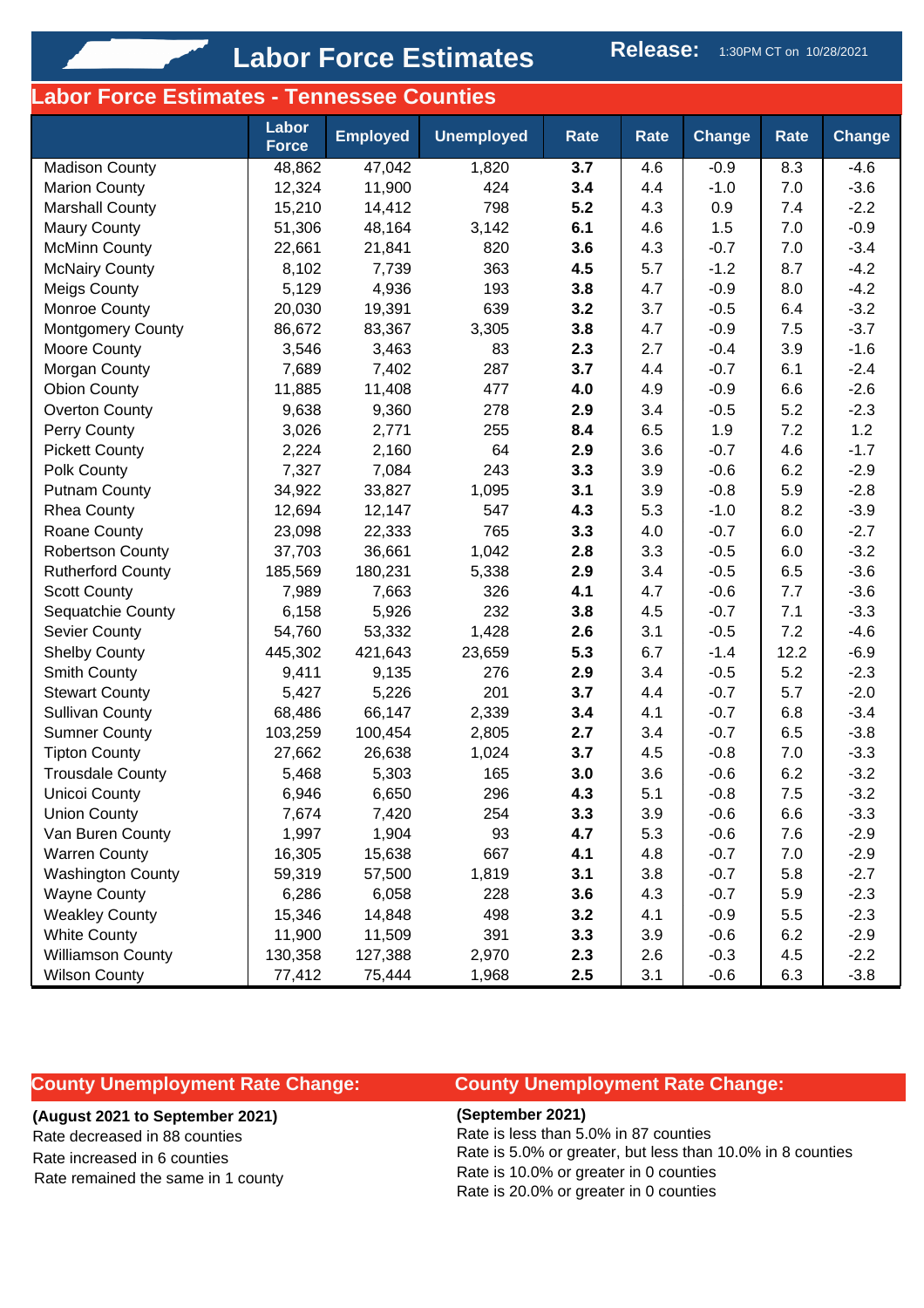### **Labor Force Estimates - Tennessee Cities**

|                    |                       | September 2021 Pre. |                   |             |             | August 2021 Rev. | September 2020 |               |
|--------------------|-----------------------|---------------------|-------------------|-------------|-------------|------------------|----------------|---------------|
|                    | Labor<br><b>Force</b> | <b>Employed</b>     | <b>Unemployed</b> | <b>Rate</b> | <b>Rate</b> | <b>Change</b>    | <b>Rate</b>    | <b>Change</b> |
| <b>Bartlett</b>    | 31,047                | 30,235              | 812               | 2.6         | 3.3         | $-0.7$           | 5.6            | $-3.0$        |
| Brentwood          | 22,126                | 21,648              | 478               | 2.2         | 2.7         | $-0.5$           | 4.3            | $-2.1$        |
| <b>Bristol</b>     | 11,409                | 11,033              | 376               | 3.3         | 4.1         | $-0.8$           | 6.7            | $-3.4$        |
| Chattanooga        | 86,723                | 83,375              | 3,348             | 3.9         | 5.0         | $-1.1$           | 8.8            | $-4.9$        |
| Clarksville        | 63,432                | 60,765              | 2,667             | 4.2         | 5.2         | $-1.0$           | 8.6            | $-4.4$        |
| Cleveland          | 21,266                | 20,495              | 771               | 3.6         | 4.6         | $-1.0$           | 7.5            | $-3.9$        |
| Collierville       | 26,055                | 25,425              | 630               | 2.4         | 2.8         | $-0.4$           | 4.2            | $-1.8$        |
| Columbia           | 20,023                | 18,464              | 1,559             | 7.8         | 6.2         | 1.6              | 9.0            | $-1.2$        |
| Cookeville         | 14,286                | 13,788              | 498               | 3.5         | 4.2         | $-0.7$           | 6.8            | $-3.3$        |
| Franklin           | 47,982                | 47,008              | 974               | 2.0         | 2.5         | $-0.5$           | 4.5            | $-2.5$        |
| Gallatin           | 22,618                | 21,882              | 736               | 3.3         | 4.1         | $-0.8$           | 7.9            | $-4.6$        |
| Germantown         | 19,837                | 19,336              | 501               | 2.5         | 2.8         | $-0.3$           | 4.3            | $-1.8$        |
| Hendersonville     | 32,913                | 32,081              | 832               | 2.5         | 3.2         | $-0.7$           | 6.6            | $-4.1$        |
| Jackson            | 32,261                | 30,921              | 1,340             | 4.2         | 5.3         | $-1.1$           | 9.7            | $-5.5$        |
| Johnson City       | 31,025                | 30,089              | 936               | 3.0         | 3.7         | $-0.7$           | 6.1            | $-3.1$        |
| Kingsport          | 22,518                | 21,643              | 875               | 3.9         | 4.5         | $-0.6$           | 8.0            | $-4.1$        |
| Knoxville          | 96,278                | 93,361              | 2,917             | 3.0         | 3.8         | $-0.8$           | 7.1            | $-4.1$        |
| LaVergne           | 19,382                | 18,788              | 594               | 3.1         | 4.1         | $-1.0$           | 9.0            | $-5.9$        |
| Lebanon            | 17,395                | 16,843              | 552               | 3.2         | 3.8         | $-0.6$           | 7.7            | $-4.5$        |
| Maryville          | 14,047                | 13,696              | 351               | 2.5         | 3.3         | $-0.8$           | 5.4            | $-2.9$        |
| Memphis            | 297,124               | 278,288             | 18,836            | 6.3         | 8.1         | $-1.8$           | 14.7           | $-8.4$        |
| Morristown         | 11,603                | 11,184              | 419               | 3.6         | 4.5         | $-0.9$           | 7.5            | $-3.9$        |
| Mount Juliet       | 20,184                | 19,691              | 493               | 2.4         | 3.0         | $-0.6$           | 6.8            | $-4.4$        |
| Murfreesboro       | 83,687                | 81,097              | 2,590             | 3.1         | 3.6         | $-0.5$           | 6.7            | $-3.6$        |
| Nashville          | 401,334               | 389,004             | 12,330            | 3.1         | 3.8         | $-0.7$           | 9.3            | $-6.2$        |
| Oak Ridge          | 14,083                | 13,657              | 426               | 3.0         | 3.9         | $-0.9$           | 6.5            | $-3.5$        |
| Smyrna             | 28,661                | 27,864              | 797               | 2.8         | 3.6         | $-0.8$           | 6.9            | $-4.1$        |
| <b>Spring Hill</b> | 24,579                | 23,609              | 970               | 3.9         | 3.1         | 0.8              | 5.5            | $-1.6$        |

\* Cities have a population of more than 25,000.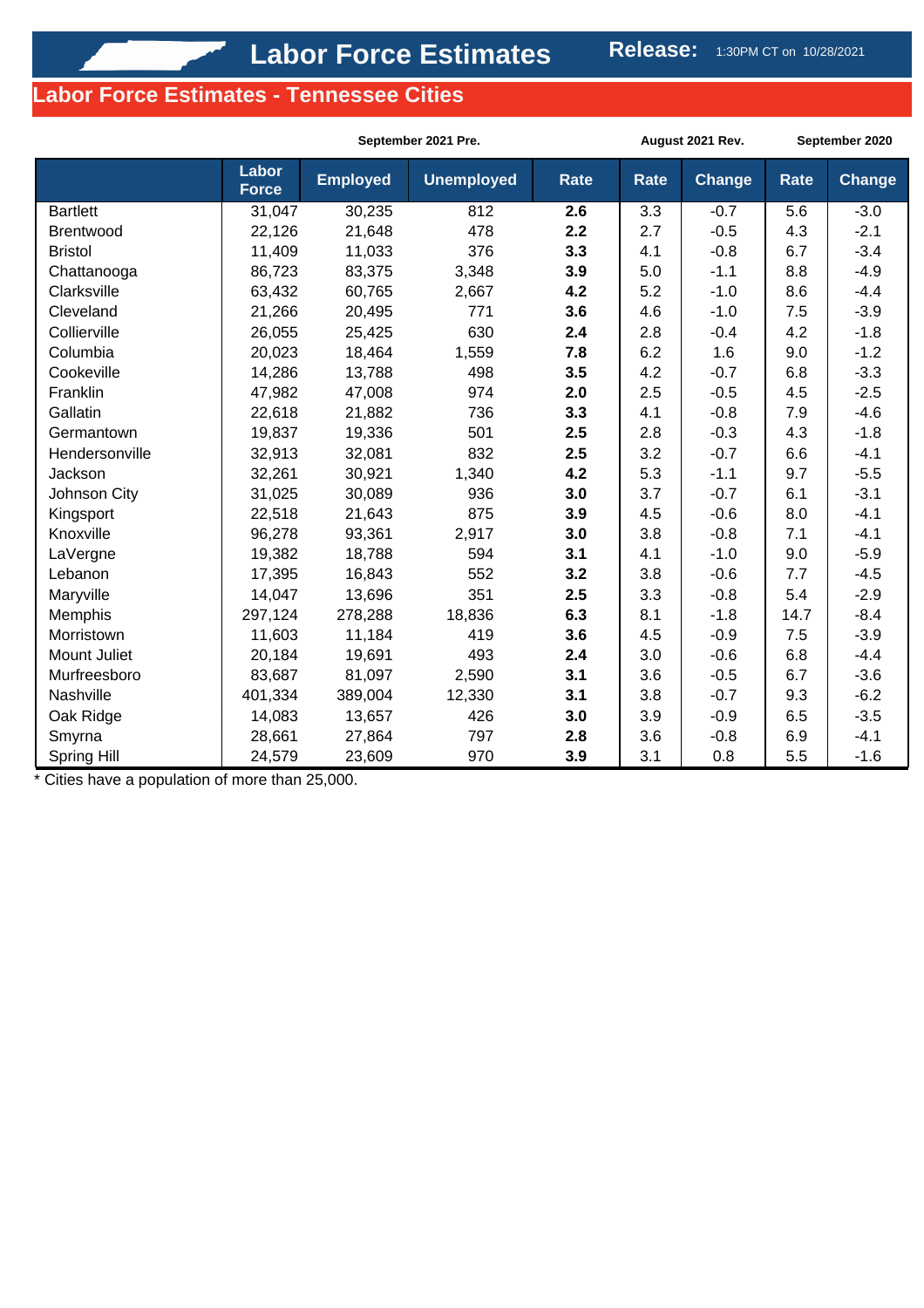| <b>Unemployed</b><br><b>Labor Force</b><br><b>Employed</b><br>Seas Adj<br>Rate<br><b>UNITED STATES</b><br>153,154,000<br>8,384,000<br>161,538,000<br>5.2%<br>154,306<br>TENNESSEE<br>3,333,192<br>3,178,886<br>4.6%<br><b>Not Seas Adj</b><br><b>Labor Force</b><br><b>Unemployed</b><br><b>Employed</b><br>Rate<br><b>UNITED STATES</b><br>161,788,000<br>153,232,000<br>8,556,000<br>5.3%<br><b>TENNESSEE</b><br>3,316,555<br>3,175,214<br>141,341<br>4.3%<br><b>Metropolitan Statistical Areas</b><br>Chattanooga<br>265,441<br>10,119<br>3.7<br>275,560<br><b>Clarksville</b><br>5,457<br>117,360<br>111,903<br>4.6<br><b>Cleveland</b><br>57,341<br>2,444<br>4.1<br>59,785<br><b>Jackson</b><br>64,739<br>61,872<br>2,867<br>4.4<br><b>Johnson City</b><br>89,569<br>85,914<br>3,655<br>4.1<br><b>Kingsport-Bristol</b><br>133,926<br>128,589<br>5,337<br>$\overline{4.0}$<br><b>Knoxville</b><br>3.5<br>431,889<br>416,714<br>15,175<br><b>Memphis</b><br>651,310<br>611,394<br>39,916<br>6.1<br><b>Morristown</b><br>52,154<br>2,160<br>49,994<br>4.1<br>Nashville-<br>1,087,616<br>1,049,561<br>3.5<br>38,055<br><b>Murfreesboro</b><br><b>Counties</b><br><b>Unemployed</b><br>Rate %<br><b>Labor Force</b><br><b>Employed</b><br><b>Anderson County</b><br>34,751<br>33,427<br>1,324<br>$\overline{3.8}$<br><b>Bedford County</b><br>4.3<br>20,560<br>19,682<br>878<br><b>Benton County</b><br>6,646<br>6,318<br>4.9<br>328<br><b>Bledsoe County</b><br>5.1<br>215<br>4,200<br>3,985<br><b>Blount County</b><br>3.4<br>64,174<br>61,970<br>2,204<br><b>Bradley County</b><br>50,240<br>2,152<br>4.1<br>52,392<br><b>Campbell County</b><br>4.8<br>14,912<br>14,195<br>717<br><b>Cannon County</b><br>6,622<br>6,387<br>235<br>3.5<br><b>Carroll County</b><br>11,772<br>11,254<br>518<br>4.4<br><b>Carter County</b><br>22,517<br>1,058<br>4.5<br>23,575<br><b>Cheatham County</b><br>21,973<br>21,328<br>645<br>2.9<br><b>Chester County</b><br>315<br>3.7<br>8,486<br>8,171<br><b>Claiborne County</b><br>4.2<br>12,815<br>12,279<br>536<br><b>Clay County</b><br>5.1<br>2,615<br>140<br>2,755<br><b>Cocke County</b><br>712<br>4.9<br>14,631<br>13,919<br><b>Coffee County</b><br>1,029<br>4.0<br>25,709<br>24,680<br><b>Crockett County</b><br>6,887<br>6,627<br>260<br>3.8<br><b>Cumberland County</b><br>21,648<br>4.5<br>22,665<br>1,017<br><b>Davidson County</b><br>405,451<br>15,579<br>3.8<br>389,872<br><b>Decatur County</b><br>5.3<br>4,289<br>4,060<br>229<br><b>DeKalb County</b><br>7,316<br>4.5<br>7,658<br>342<br><b>Dickson County</b><br>922<br>3.4<br>27,009<br>26,087<br><b>Dyer County</b><br>15,431<br>14,698<br>733<br>4.8<br><b>Fayette County</b><br>19,357<br>18,521<br>4.3<br>836<br><b>Fentress County</b><br>3.9<br>7,430<br>7,137<br>293<br><b>Franklin County</b><br>783<br>4.1<br>19,245<br>18,462<br><b>Gibson County</b><br>20,673<br>942<br>4.4<br>21,615<br><b>Giles County</b><br>4.4<br>14,316<br>13,680<br>636<br><b>Grainger County</b><br>396<br>4.1<br>9,578<br>9,182<br><b>Greene County</b><br>4.3<br>28,210<br>26,987<br>1,223<br><b>Grundy County</b><br>5,032<br>4,756<br>276<br>5.5<br><b>Hamblen County</b><br>26,612<br>1,171<br>4.2<br>27,783<br><b>Hamilton County</b><br>183,696<br>176,099<br>7,597<br>4.1<br><b>Hancock County</b><br>5.8<br>125<br>2,163<br>2,038<br><b>Hardeman County</b><br>6.1<br>9,226<br>8,664<br>562<br><b>Hardin County</b><br>4.7<br>10,311<br>9,830<br>481<br><b>Hawkins County</b><br>4.5<br>22,251<br>1,052<br>23,303<br><b>Haywood County</b><br>469<br>6.1<br>7,671<br>7,202<br><b>Henderson County</b><br>11,883<br>11,380<br>503<br>4.2<br><b>Henry County</b><br>4.2<br>13,531<br>12,961<br>570<br><b>Hickman County</b><br>3.4<br>11,445<br>11,058<br>387<br><b>Houston County</b><br>3,182<br>3,025<br>157<br>4.9<br><b>Humphreys County</b><br>8,780<br>324<br>3.7<br>8,456<br><b>Jackson County</b><br>4.2<br>4,767<br>4,569<br>198<br><b>Jefferson County</b><br>24,371<br>23,382<br>989<br>4.1<br><b>Johnson County</b><br>3.7<br>7,775<br>7,491<br>284<br><b>Knox County</b><br>237,847<br>8,146<br>3.3<br>245,993 | <b>Labor Force Estimates</b> | August 2021 | (revised) |  |
|---------------------------------------------------------------------------------------------------------------------------------------------------------------------------------------------------------------------------------------------------------------------------------------------------------------------------------------------------------------------------------------------------------------------------------------------------------------------------------------------------------------------------------------------------------------------------------------------------------------------------------------------------------------------------------------------------------------------------------------------------------------------------------------------------------------------------------------------------------------------------------------------------------------------------------------------------------------------------------------------------------------------------------------------------------------------------------------------------------------------------------------------------------------------------------------------------------------------------------------------------------------------------------------------------------------------------------------------------------------------------------------------------------------------------------------------------------------------------------------------------------------------------------------------------------------------------------------------------------------------------------------------------------------------------------------------------------------------------------------------------------------------------------------------------------------------------------------------------------------------------------------------------------------------------------------------------------------------------------------------------------------------------------------------------------------------------------------------------------------------------------------------------------------------------------------------------------------------------------------------------------------------------------------------------------------------------------------------------------------------------------------------------------------------------------------------------------------------------------------------------------------------------------------------------------------------------------------------------------------------------------------------------------------------------------------------------------------------------------------------------------------------------------------------------------------------------------------------------------------------------------------------------------------------------------------------------------------------------------------------------------------------------------------------------------------------------------------------------------------------------------------------------------------------------------------------------------------------------------------------------------------------------------------------------------------------------------------------------------------------------------------------------------------------------------------------------------------------------------------------------------------------------------------------------------------------------------------------------------------------------------------------------------------------------------------------------------------------------------------------------------------------------------------------------------------------------------------------------------------------------------------------------------------------------------------------------------------------------------------------------------------------------------------------------------------------------------------------------------------------------------|------------------------------|-------------|-----------|--|
|                                                                                                                                                                                                                                                                                                                                                                                                                                                                                                                                                                                                                                                                                                                                                                                                                                                                                                                                                                                                                                                                                                                                                                                                                                                                                                                                                                                                                                                                                                                                                                                                                                                                                                                                                                                                                                                                                                                                                                                                                                                                                                                                                                                                                                                                                                                                                                                                                                                                                                                                                                                                                                                                                                                                                                                                                                                                                                                                                                                                                                                                                                                                                                                                                                                                                                                                                                                                                                                                                                                                                                                                                                                                                                                                                                                                                                                                                                                                                                                                                                                                                                                                 |                              |             |           |  |
|                                                                                                                                                                                                                                                                                                                                                                                                                                                                                                                                                                                                                                                                                                                                                                                                                                                                                                                                                                                                                                                                                                                                                                                                                                                                                                                                                                                                                                                                                                                                                                                                                                                                                                                                                                                                                                                                                                                                                                                                                                                                                                                                                                                                                                                                                                                                                                                                                                                                                                                                                                                                                                                                                                                                                                                                                                                                                                                                                                                                                                                                                                                                                                                                                                                                                                                                                                                                                                                                                                                                                                                                                                                                                                                                                                                                                                                                                                                                                                                                                                                                                                                                 |                              |             |           |  |
|                                                                                                                                                                                                                                                                                                                                                                                                                                                                                                                                                                                                                                                                                                                                                                                                                                                                                                                                                                                                                                                                                                                                                                                                                                                                                                                                                                                                                                                                                                                                                                                                                                                                                                                                                                                                                                                                                                                                                                                                                                                                                                                                                                                                                                                                                                                                                                                                                                                                                                                                                                                                                                                                                                                                                                                                                                                                                                                                                                                                                                                                                                                                                                                                                                                                                                                                                                                                                                                                                                                                                                                                                                                                                                                                                                                                                                                                                                                                                                                                                                                                                                                                 |                              |             |           |  |
|                                                                                                                                                                                                                                                                                                                                                                                                                                                                                                                                                                                                                                                                                                                                                                                                                                                                                                                                                                                                                                                                                                                                                                                                                                                                                                                                                                                                                                                                                                                                                                                                                                                                                                                                                                                                                                                                                                                                                                                                                                                                                                                                                                                                                                                                                                                                                                                                                                                                                                                                                                                                                                                                                                                                                                                                                                                                                                                                                                                                                                                                                                                                                                                                                                                                                                                                                                                                                                                                                                                                                                                                                                                                                                                                                                                                                                                                                                                                                                                                                                                                                                                                 |                              |             |           |  |
|                                                                                                                                                                                                                                                                                                                                                                                                                                                                                                                                                                                                                                                                                                                                                                                                                                                                                                                                                                                                                                                                                                                                                                                                                                                                                                                                                                                                                                                                                                                                                                                                                                                                                                                                                                                                                                                                                                                                                                                                                                                                                                                                                                                                                                                                                                                                                                                                                                                                                                                                                                                                                                                                                                                                                                                                                                                                                                                                                                                                                                                                                                                                                                                                                                                                                                                                                                                                                                                                                                                                                                                                                                                                                                                                                                                                                                                                                                                                                                                                                                                                                                                                 |                              |             |           |  |
|                                                                                                                                                                                                                                                                                                                                                                                                                                                                                                                                                                                                                                                                                                                                                                                                                                                                                                                                                                                                                                                                                                                                                                                                                                                                                                                                                                                                                                                                                                                                                                                                                                                                                                                                                                                                                                                                                                                                                                                                                                                                                                                                                                                                                                                                                                                                                                                                                                                                                                                                                                                                                                                                                                                                                                                                                                                                                                                                                                                                                                                                                                                                                                                                                                                                                                                                                                                                                                                                                                                                                                                                                                                                                                                                                                                                                                                                                                                                                                                                                                                                                                                                 |                              |             |           |  |
|                                                                                                                                                                                                                                                                                                                                                                                                                                                                                                                                                                                                                                                                                                                                                                                                                                                                                                                                                                                                                                                                                                                                                                                                                                                                                                                                                                                                                                                                                                                                                                                                                                                                                                                                                                                                                                                                                                                                                                                                                                                                                                                                                                                                                                                                                                                                                                                                                                                                                                                                                                                                                                                                                                                                                                                                                                                                                                                                                                                                                                                                                                                                                                                                                                                                                                                                                                                                                                                                                                                                                                                                                                                                                                                                                                                                                                                                                                                                                                                                                                                                                                                                 |                              |             |           |  |
|                                                                                                                                                                                                                                                                                                                                                                                                                                                                                                                                                                                                                                                                                                                                                                                                                                                                                                                                                                                                                                                                                                                                                                                                                                                                                                                                                                                                                                                                                                                                                                                                                                                                                                                                                                                                                                                                                                                                                                                                                                                                                                                                                                                                                                                                                                                                                                                                                                                                                                                                                                                                                                                                                                                                                                                                                                                                                                                                                                                                                                                                                                                                                                                                                                                                                                                                                                                                                                                                                                                                                                                                                                                                                                                                                                                                                                                                                                                                                                                                                                                                                                                                 |                              |             |           |  |
|                                                                                                                                                                                                                                                                                                                                                                                                                                                                                                                                                                                                                                                                                                                                                                                                                                                                                                                                                                                                                                                                                                                                                                                                                                                                                                                                                                                                                                                                                                                                                                                                                                                                                                                                                                                                                                                                                                                                                                                                                                                                                                                                                                                                                                                                                                                                                                                                                                                                                                                                                                                                                                                                                                                                                                                                                                                                                                                                                                                                                                                                                                                                                                                                                                                                                                                                                                                                                                                                                                                                                                                                                                                                                                                                                                                                                                                                                                                                                                                                                                                                                                                                 |                              |             |           |  |
|                                                                                                                                                                                                                                                                                                                                                                                                                                                                                                                                                                                                                                                                                                                                                                                                                                                                                                                                                                                                                                                                                                                                                                                                                                                                                                                                                                                                                                                                                                                                                                                                                                                                                                                                                                                                                                                                                                                                                                                                                                                                                                                                                                                                                                                                                                                                                                                                                                                                                                                                                                                                                                                                                                                                                                                                                                                                                                                                                                                                                                                                                                                                                                                                                                                                                                                                                                                                                                                                                                                                                                                                                                                                                                                                                                                                                                                                                                                                                                                                                                                                                                                                 |                              |             |           |  |
|                                                                                                                                                                                                                                                                                                                                                                                                                                                                                                                                                                                                                                                                                                                                                                                                                                                                                                                                                                                                                                                                                                                                                                                                                                                                                                                                                                                                                                                                                                                                                                                                                                                                                                                                                                                                                                                                                                                                                                                                                                                                                                                                                                                                                                                                                                                                                                                                                                                                                                                                                                                                                                                                                                                                                                                                                                                                                                                                                                                                                                                                                                                                                                                                                                                                                                                                                                                                                                                                                                                                                                                                                                                                                                                                                                                                                                                                                                                                                                                                                                                                                                                                 |                              |             |           |  |
|                                                                                                                                                                                                                                                                                                                                                                                                                                                                                                                                                                                                                                                                                                                                                                                                                                                                                                                                                                                                                                                                                                                                                                                                                                                                                                                                                                                                                                                                                                                                                                                                                                                                                                                                                                                                                                                                                                                                                                                                                                                                                                                                                                                                                                                                                                                                                                                                                                                                                                                                                                                                                                                                                                                                                                                                                                                                                                                                                                                                                                                                                                                                                                                                                                                                                                                                                                                                                                                                                                                                                                                                                                                                                                                                                                                                                                                                                                                                                                                                                                                                                                                                 |                              |             |           |  |
|                                                                                                                                                                                                                                                                                                                                                                                                                                                                                                                                                                                                                                                                                                                                                                                                                                                                                                                                                                                                                                                                                                                                                                                                                                                                                                                                                                                                                                                                                                                                                                                                                                                                                                                                                                                                                                                                                                                                                                                                                                                                                                                                                                                                                                                                                                                                                                                                                                                                                                                                                                                                                                                                                                                                                                                                                                                                                                                                                                                                                                                                                                                                                                                                                                                                                                                                                                                                                                                                                                                                                                                                                                                                                                                                                                                                                                                                                                                                                                                                                                                                                                                                 |                              |             |           |  |
|                                                                                                                                                                                                                                                                                                                                                                                                                                                                                                                                                                                                                                                                                                                                                                                                                                                                                                                                                                                                                                                                                                                                                                                                                                                                                                                                                                                                                                                                                                                                                                                                                                                                                                                                                                                                                                                                                                                                                                                                                                                                                                                                                                                                                                                                                                                                                                                                                                                                                                                                                                                                                                                                                                                                                                                                                                                                                                                                                                                                                                                                                                                                                                                                                                                                                                                                                                                                                                                                                                                                                                                                                                                                                                                                                                                                                                                                                                                                                                                                                                                                                                                                 |                              |             |           |  |
|                                                                                                                                                                                                                                                                                                                                                                                                                                                                                                                                                                                                                                                                                                                                                                                                                                                                                                                                                                                                                                                                                                                                                                                                                                                                                                                                                                                                                                                                                                                                                                                                                                                                                                                                                                                                                                                                                                                                                                                                                                                                                                                                                                                                                                                                                                                                                                                                                                                                                                                                                                                                                                                                                                                                                                                                                                                                                                                                                                                                                                                                                                                                                                                                                                                                                                                                                                                                                                                                                                                                                                                                                                                                                                                                                                                                                                                                                                                                                                                                                                                                                                                                 |                              |             |           |  |
|                                                                                                                                                                                                                                                                                                                                                                                                                                                                                                                                                                                                                                                                                                                                                                                                                                                                                                                                                                                                                                                                                                                                                                                                                                                                                                                                                                                                                                                                                                                                                                                                                                                                                                                                                                                                                                                                                                                                                                                                                                                                                                                                                                                                                                                                                                                                                                                                                                                                                                                                                                                                                                                                                                                                                                                                                                                                                                                                                                                                                                                                                                                                                                                                                                                                                                                                                                                                                                                                                                                                                                                                                                                                                                                                                                                                                                                                                                                                                                                                                                                                                                                                 |                              |             |           |  |
|                                                                                                                                                                                                                                                                                                                                                                                                                                                                                                                                                                                                                                                                                                                                                                                                                                                                                                                                                                                                                                                                                                                                                                                                                                                                                                                                                                                                                                                                                                                                                                                                                                                                                                                                                                                                                                                                                                                                                                                                                                                                                                                                                                                                                                                                                                                                                                                                                                                                                                                                                                                                                                                                                                                                                                                                                                                                                                                                                                                                                                                                                                                                                                                                                                                                                                                                                                                                                                                                                                                                                                                                                                                                                                                                                                                                                                                                                                                                                                                                                                                                                                                                 |                              |             |           |  |
|                                                                                                                                                                                                                                                                                                                                                                                                                                                                                                                                                                                                                                                                                                                                                                                                                                                                                                                                                                                                                                                                                                                                                                                                                                                                                                                                                                                                                                                                                                                                                                                                                                                                                                                                                                                                                                                                                                                                                                                                                                                                                                                                                                                                                                                                                                                                                                                                                                                                                                                                                                                                                                                                                                                                                                                                                                                                                                                                                                                                                                                                                                                                                                                                                                                                                                                                                                                                                                                                                                                                                                                                                                                                                                                                                                                                                                                                                                                                                                                                                                                                                                                                 |                              |             |           |  |
|                                                                                                                                                                                                                                                                                                                                                                                                                                                                                                                                                                                                                                                                                                                                                                                                                                                                                                                                                                                                                                                                                                                                                                                                                                                                                                                                                                                                                                                                                                                                                                                                                                                                                                                                                                                                                                                                                                                                                                                                                                                                                                                                                                                                                                                                                                                                                                                                                                                                                                                                                                                                                                                                                                                                                                                                                                                                                                                                                                                                                                                                                                                                                                                                                                                                                                                                                                                                                                                                                                                                                                                                                                                                                                                                                                                                                                                                                                                                                                                                                                                                                                                                 |                              |             |           |  |
|                                                                                                                                                                                                                                                                                                                                                                                                                                                                                                                                                                                                                                                                                                                                                                                                                                                                                                                                                                                                                                                                                                                                                                                                                                                                                                                                                                                                                                                                                                                                                                                                                                                                                                                                                                                                                                                                                                                                                                                                                                                                                                                                                                                                                                                                                                                                                                                                                                                                                                                                                                                                                                                                                                                                                                                                                                                                                                                                                                                                                                                                                                                                                                                                                                                                                                                                                                                                                                                                                                                                                                                                                                                                                                                                                                                                                                                                                                                                                                                                                                                                                                                                 |                              |             |           |  |
|                                                                                                                                                                                                                                                                                                                                                                                                                                                                                                                                                                                                                                                                                                                                                                                                                                                                                                                                                                                                                                                                                                                                                                                                                                                                                                                                                                                                                                                                                                                                                                                                                                                                                                                                                                                                                                                                                                                                                                                                                                                                                                                                                                                                                                                                                                                                                                                                                                                                                                                                                                                                                                                                                                                                                                                                                                                                                                                                                                                                                                                                                                                                                                                                                                                                                                                                                                                                                                                                                                                                                                                                                                                                                                                                                                                                                                                                                                                                                                                                                                                                                                                                 |                              |             |           |  |
|                                                                                                                                                                                                                                                                                                                                                                                                                                                                                                                                                                                                                                                                                                                                                                                                                                                                                                                                                                                                                                                                                                                                                                                                                                                                                                                                                                                                                                                                                                                                                                                                                                                                                                                                                                                                                                                                                                                                                                                                                                                                                                                                                                                                                                                                                                                                                                                                                                                                                                                                                                                                                                                                                                                                                                                                                                                                                                                                                                                                                                                                                                                                                                                                                                                                                                                                                                                                                                                                                                                                                                                                                                                                                                                                                                                                                                                                                                                                                                                                                                                                                                                                 |                              |             |           |  |
|                                                                                                                                                                                                                                                                                                                                                                                                                                                                                                                                                                                                                                                                                                                                                                                                                                                                                                                                                                                                                                                                                                                                                                                                                                                                                                                                                                                                                                                                                                                                                                                                                                                                                                                                                                                                                                                                                                                                                                                                                                                                                                                                                                                                                                                                                                                                                                                                                                                                                                                                                                                                                                                                                                                                                                                                                                                                                                                                                                                                                                                                                                                                                                                                                                                                                                                                                                                                                                                                                                                                                                                                                                                                                                                                                                                                                                                                                                                                                                                                                                                                                                                                 |                              |             |           |  |
|                                                                                                                                                                                                                                                                                                                                                                                                                                                                                                                                                                                                                                                                                                                                                                                                                                                                                                                                                                                                                                                                                                                                                                                                                                                                                                                                                                                                                                                                                                                                                                                                                                                                                                                                                                                                                                                                                                                                                                                                                                                                                                                                                                                                                                                                                                                                                                                                                                                                                                                                                                                                                                                                                                                                                                                                                                                                                                                                                                                                                                                                                                                                                                                                                                                                                                                                                                                                                                                                                                                                                                                                                                                                                                                                                                                                                                                                                                                                                                                                                                                                                                                                 |                              |             |           |  |
|                                                                                                                                                                                                                                                                                                                                                                                                                                                                                                                                                                                                                                                                                                                                                                                                                                                                                                                                                                                                                                                                                                                                                                                                                                                                                                                                                                                                                                                                                                                                                                                                                                                                                                                                                                                                                                                                                                                                                                                                                                                                                                                                                                                                                                                                                                                                                                                                                                                                                                                                                                                                                                                                                                                                                                                                                                                                                                                                                                                                                                                                                                                                                                                                                                                                                                                                                                                                                                                                                                                                                                                                                                                                                                                                                                                                                                                                                                                                                                                                                                                                                                                                 |                              |             |           |  |
|                                                                                                                                                                                                                                                                                                                                                                                                                                                                                                                                                                                                                                                                                                                                                                                                                                                                                                                                                                                                                                                                                                                                                                                                                                                                                                                                                                                                                                                                                                                                                                                                                                                                                                                                                                                                                                                                                                                                                                                                                                                                                                                                                                                                                                                                                                                                                                                                                                                                                                                                                                                                                                                                                                                                                                                                                                                                                                                                                                                                                                                                                                                                                                                                                                                                                                                                                                                                                                                                                                                                                                                                                                                                                                                                                                                                                                                                                                                                                                                                                                                                                                                                 |                              |             |           |  |
|                                                                                                                                                                                                                                                                                                                                                                                                                                                                                                                                                                                                                                                                                                                                                                                                                                                                                                                                                                                                                                                                                                                                                                                                                                                                                                                                                                                                                                                                                                                                                                                                                                                                                                                                                                                                                                                                                                                                                                                                                                                                                                                                                                                                                                                                                                                                                                                                                                                                                                                                                                                                                                                                                                                                                                                                                                                                                                                                                                                                                                                                                                                                                                                                                                                                                                                                                                                                                                                                                                                                                                                                                                                                                                                                                                                                                                                                                                                                                                                                                                                                                                                                 |                              |             |           |  |
|                                                                                                                                                                                                                                                                                                                                                                                                                                                                                                                                                                                                                                                                                                                                                                                                                                                                                                                                                                                                                                                                                                                                                                                                                                                                                                                                                                                                                                                                                                                                                                                                                                                                                                                                                                                                                                                                                                                                                                                                                                                                                                                                                                                                                                                                                                                                                                                                                                                                                                                                                                                                                                                                                                                                                                                                                                                                                                                                                                                                                                                                                                                                                                                                                                                                                                                                                                                                                                                                                                                                                                                                                                                                                                                                                                                                                                                                                                                                                                                                                                                                                                                                 |                              |             |           |  |
|                                                                                                                                                                                                                                                                                                                                                                                                                                                                                                                                                                                                                                                                                                                                                                                                                                                                                                                                                                                                                                                                                                                                                                                                                                                                                                                                                                                                                                                                                                                                                                                                                                                                                                                                                                                                                                                                                                                                                                                                                                                                                                                                                                                                                                                                                                                                                                                                                                                                                                                                                                                                                                                                                                                                                                                                                                                                                                                                                                                                                                                                                                                                                                                                                                                                                                                                                                                                                                                                                                                                                                                                                                                                                                                                                                                                                                                                                                                                                                                                                                                                                                                                 |                              |             |           |  |
|                                                                                                                                                                                                                                                                                                                                                                                                                                                                                                                                                                                                                                                                                                                                                                                                                                                                                                                                                                                                                                                                                                                                                                                                                                                                                                                                                                                                                                                                                                                                                                                                                                                                                                                                                                                                                                                                                                                                                                                                                                                                                                                                                                                                                                                                                                                                                                                                                                                                                                                                                                                                                                                                                                                                                                                                                                                                                                                                                                                                                                                                                                                                                                                                                                                                                                                                                                                                                                                                                                                                                                                                                                                                                                                                                                                                                                                                                                                                                                                                                                                                                                                                 |                              |             |           |  |
|                                                                                                                                                                                                                                                                                                                                                                                                                                                                                                                                                                                                                                                                                                                                                                                                                                                                                                                                                                                                                                                                                                                                                                                                                                                                                                                                                                                                                                                                                                                                                                                                                                                                                                                                                                                                                                                                                                                                                                                                                                                                                                                                                                                                                                                                                                                                                                                                                                                                                                                                                                                                                                                                                                                                                                                                                                                                                                                                                                                                                                                                                                                                                                                                                                                                                                                                                                                                                                                                                                                                                                                                                                                                                                                                                                                                                                                                                                                                                                                                                                                                                                                                 |                              |             |           |  |
|                                                                                                                                                                                                                                                                                                                                                                                                                                                                                                                                                                                                                                                                                                                                                                                                                                                                                                                                                                                                                                                                                                                                                                                                                                                                                                                                                                                                                                                                                                                                                                                                                                                                                                                                                                                                                                                                                                                                                                                                                                                                                                                                                                                                                                                                                                                                                                                                                                                                                                                                                                                                                                                                                                                                                                                                                                                                                                                                                                                                                                                                                                                                                                                                                                                                                                                                                                                                                                                                                                                                                                                                                                                                                                                                                                                                                                                                                                                                                                                                                                                                                                                                 |                              |             |           |  |
|                                                                                                                                                                                                                                                                                                                                                                                                                                                                                                                                                                                                                                                                                                                                                                                                                                                                                                                                                                                                                                                                                                                                                                                                                                                                                                                                                                                                                                                                                                                                                                                                                                                                                                                                                                                                                                                                                                                                                                                                                                                                                                                                                                                                                                                                                                                                                                                                                                                                                                                                                                                                                                                                                                                                                                                                                                                                                                                                                                                                                                                                                                                                                                                                                                                                                                                                                                                                                                                                                                                                                                                                                                                                                                                                                                                                                                                                                                                                                                                                                                                                                                                                 |                              |             |           |  |
|                                                                                                                                                                                                                                                                                                                                                                                                                                                                                                                                                                                                                                                                                                                                                                                                                                                                                                                                                                                                                                                                                                                                                                                                                                                                                                                                                                                                                                                                                                                                                                                                                                                                                                                                                                                                                                                                                                                                                                                                                                                                                                                                                                                                                                                                                                                                                                                                                                                                                                                                                                                                                                                                                                                                                                                                                                                                                                                                                                                                                                                                                                                                                                                                                                                                                                                                                                                                                                                                                                                                                                                                                                                                                                                                                                                                                                                                                                                                                                                                                                                                                                                                 |                              |             |           |  |
|                                                                                                                                                                                                                                                                                                                                                                                                                                                                                                                                                                                                                                                                                                                                                                                                                                                                                                                                                                                                                                                                                                                                                                                                                                                                                                                                                                                                                                                                                                                                                                                                                                                                                                                                                                                                                                                                                                                                                                                                                                                                                                                                                                                                                                                                                                                                                                                                                                                                                                                                                                                                                                                                                                                                                                                                                                                                                                                                                                                                                                                                                                                                                                                                                                                                                                                                                                                                                                                                                                                                                                                                                                                                                                                                                                                                                                                                                                                                                                                                                                                                                                                                 |                              |             |           |  |
|                                                                                                                                                                                                                                                                                                                                                                                                                                                                                                                                                                                                                                                                                                                                                                                                                                                                                                                                                                                                                                                                                                                                                                                                                                                                                                                                                                                                                                                                                                                                                                                                                                                                                                                                                                                                                                                                                                                                                                                                                                                                                                                                                                                                                                                                                                                                                                                                                                                                                                                                                                                                                                                                                                                                                                                                                                                                                                                                                                                                                                                                                                                                                                                                                                                                                                                                                                                                                                                                                                                                                                                                                                                                                                                                                                                                                                                                                                                                                                                                                                                                                                                                 |                              |             |           |  |
|                                                                                                                                                                                                                                                                                                                                                                                                                                                                                                                                                                                                                                                                                                                                                                                                                                                                                                                                                                                                                                                                                                                                                                                                                                                                                                                                                                                                                                                                                                                                                                                                                                                                                                                                                                                                                                                                                                                                                                                                                                                                                                                                                                                                                                                                                                                                                                                                                                                                                                                                                                                                                                                                                                                                                                                                                                                                                                                                                                                                                                                                                                                                                                                                                                                                                                                                                                                                                                                                                                                                                                                                                                                                                                                                                                                                                                                                                                                                                                                                                                                                                                                                 |                              |             |           |  |
|                                                                                                                                                                                                                                                                                                                                                                                                                                                                                                                                                                                                                                                                                                                                                                                                                                                                                                                                                                                                                                                                                                                                                                                                                                                                                                                                                                                                                                                                                                                                                                                                                                                                                                                                                                                                                                                                                                                                                                                                                                                                                                                                                                                                                                                                                                                                                                                                                                                                                                                                                                                                                                                                                                                                                                                                                                                                                                                                                                                                                                                                                                                                                                                                                                                                                                                                                                                                                                                                                                                                                                                                                                                                                                                                                                                                                                                                                                                                                                                                                                                                                                                                 |                              |             |           |  |
|                                                                                                                                                                                                                                                                                                                                                                                                                                                                                                                                                                                                                                                                                                                                                                                                                                                                                                                                                                                                                                                                                                                                                                                                                                                                                                                                                                                                                                                                                                                                                                                                                                                                                                                                                                                                                                                                                                                                                                                                                                                                                                                                                                                                                                                                                                                                                                                                                                                                                                                                                                                                                                                                                                                                                                                                                                                                                                                                                                                                                                                                                                                                                                                                                                                                                                                                                                                                                                                                                                                                                                                                                                                                                                                                                                                                                                                                                                                                                                                                                                                                                                                                 |                              |             |           |  |
|                                                                                                                                                                                                                                                                                                                                                                                                                                                                                                                                                                                                                                                                                                                                                                                                                                                                                                                                                                                                                                                                                                                                                                                                                                                                                                                                                                                                                                                                                                                                                                                                                                                                                                                                                                                                                                                                                                                                                                                                                                                                                                                                                                                                                                                                                                                                                                                                                                                                                                                                                                                                                                                                                                                                                                                                                                                                                                                                                                                                                                                                                                                                                                                                                                                                                                                                                                                                                                                                                                                                                                                                                                                                                                                                                                                                                                                                                                                                                                                                                                                                                                                                 |                              |             |           |  |
|                                                                                                                                                                                                                                                                                                                                                                                                                                                                                                                                                                                                                                                                                                                                                                                                                                                                                                                                                                                                                                                                                                                                                                                                                                                                                                                                                                                                                                                                                                                                                                                                                                                                                                                                                                                                                                                                                                                                                                                                                                                                                                                                                                                                                                                                                                                                                                                                                                                                                                                                                                                                                                                                                                                                                                                                                                                                                                                                                                                                                                                                                                                                                                                                                                                                                                                                                                                                                                                                                                                                                                                                                                                                                                                                                                                                                                                                                                                                                                                                                                                                                                                                 |                              |             |           |  |
|                                                                                                                                                                                                                                                                                                                                                                                                                                                                                                                                                                                                                                                                                                                                                                                                                                                                                                                                                                                                                                                                                                                                                                                                                                                                                                                                                                                                                                                                                                                                                                                                                                                                                                                                                                                                                                                                                                                                                                                                                                                                                                                                                                                                                                                                                                                                                                                                                                                                                                                                                                                                                                                                                                                                                                                                                                                                                                                                                                                                                                                                                                                                                                                                                                                                                                                                                                                                                                                                                                                                                                                                                                                                                                                                                                                                                                                                                                                                                                                                                                                                                                                                 |                              |             |           |  |
|                                                                                                                                                                                                                                                                                                                                                                                                                                                                                                                                                                                                                                                                                                                                                                                                                                                                                                                                                                                                                                                                                                                                                                                                                                                                                                                                                                                                                                                                                                                                                                                                                                                                                                                                                                                                                                                                                                                                                                                                                                                                                                                                                                                                                                                                                                                                                                                                                                                                                                                                                                                                                                                                                                                                                                                                                                                                                                                                                                                                                                                                                                                                                                                                                                                                                                                                                                                                                                                                                                                                                                                                                                                                                                                                                                                                                                                                                                                                                                                                                                                                                                                                 |                              |             |           |  |
|                                                                                                                                                                                                                                                                                                                                                                                                                                                                                                                                                                                                                                                                                                                                                                                                                                                                                                                                                                                                                                                                                                                                                                                                                                                                                                                                                                                                                                                                                                                                                                                                                                                                                                                                                                                                                                                                                                                                                                                                                                                                                                                                                                                                                                                                                                                                                                                                                                                                                                                                                                                                                                                                                                                                                                                                                                                                                                                                                                                                                                                                                                                                                                                                                                                                                                                                                                                                                                                                                                                                                                                                                                                                                                                                                                                                                                                                                                                                                                                                                                                                                                                                 |                              |             |           |  |
|                                                                                                                                                                                                                                                                                                                                                                                                                                                                                                                                                                                                                                                                                                                                                                                                                                                                                                                                                                                                                                                                                                                                                                                                                                                                                                                                                                                                                                                                                                                                                                                                                                                                                                                                                                                                                                                                                                                                                                                                                                                                                                                                                                                                                                                                                                                                                                                                                                                                                                                                                                                                                                                                                                                                                                                                                                                                                                                                                                                                                                                                                                                                                                                                                                                                                                                                                                                                                                                                                                                                                                                                                                                                                                                                                                                                                                                                                                                                                                                                                                                                                                                                 |                              |             |           |  |
|                                                                                                                                                                                                                                                                                                                                                                                                                                                                                                                                                                                                                                                                                                                                                                                                                                                                                                                                                                                                                                                                                                                                                                                                                                                                                                                                                                                                                                                                                                                                                                                                                                                                                                                                                                                                                                                                                                                                                                                                                                                                                                                                                                                                                                                                                                                                                                                                                                                                                                                                                                                                                                                                                                                                                                                                                                                                                                                                                                                                                                                                                                                                                                                                                                                                                                                                                                                                                                                                                                                                                                                                                                                                                                                                                                                                                                                                                                                                                                                                                                                                                                                                 |                              |             |           |  |
|                                                                                                                                                                                                                                                                                                                                                                                                                                                                                                                                                                                                                                                                                                                                                                                                                                                                                                                                                                                                                                                                                                                                                                                                                                                                                                                                                                                                                                                                                                                                                                                                                                                                                                                                                                                                                                                                                                                                                                                                                                                                                                                                                                                                                                                                                                                                                                                                                                                                                                                                                                                                                                                                                                                                                                                                                                                                                                                                                                                                                                                                                                                                                                                                                                                                                                                                                                                                                                                                                                                                                                                                                                                                                                                                                                                                                                                                                                                                                                                                                                                                                                                                 |                              |             |           |  |
|                                                                                                                                                                                                                                                                                                                                                                                                                                                                                                                                                                                                                                                                                                                                                                                                                                                                                                                                                                                                                                                                                                                                                                                                                                                                                                                                                                                                                                                                                                                                                                                                                                                                                                                                                                                                                                                                                                                                                                                                                                                                                                                                                                                                                                                                                                                                                                                                                                                                                                                                                                                                                                                                                                                                                                                                                                                                                                                                                                                                                                                                                                                                                                                                                                                                                                                                                                                                                                                                                                                                                                                                                                                                                                                                                                                                                                                                                                                                                                                                                                                                                                                                 |                              |             |           |  |
|                                                                                                                                                                                                                                                                                                                                                                                                                                                                                                                                                                                                                                                                                                                                                                                                                                                                                                                                                                                                                                                                                                                                                                                                                                                                                                                                                                                                                                                                                                                                                                                                                                                                                                                                                                                                                                                                                                                                                                                                                                                                                                                                                                                                                                                                                                                                                                                                                                                                                                                                                                                                                                                                                                                                                                                                                                                                                                                                                                                                                                                                                                                                                                                                                                                                                                                                                                                                                                                                                                                                                                                                                                                                                                                                                                                                                                                                                                                                                                                                                                                                                                                                 |                              |             |           |  |
|                                                                                                                                                                                                                                                                                                                                                                                                                                                                                                                                                                                                                                                                                                                                                                                                                                                                                                                                                                                                                                                                                                                                                                                                                                                                                                                                                                                                                                                                                                                                                                                                                                                                                                                                                                                                                                                                                                                                                                                                                                                                                                                                                                                                                                                                                                                                                                                                                                                                                                                                                                                                                                                                                                                                                                                                                                                                                                                                                                                                                                                                                                                                                                                                                                                                                                                                                                                                                                                                                                                                                                                                                                                                                                                                                                                                                                                                                                                                                                                                                                                                                                                                 |                              |             |           |  |
|                                                                                                                                                                                                                                                                                                                                                                                                                                                                                                                                                                                                                                                                                                                                                                                                                                                                                                                                                                                                                                                                                                                                                                                                                                                                                                                                                                                                                                                                                                                                                                                                                                                                                                                                                                                                                                                                                                                                                                                                                                                                                                                                                                                                                                                                                                                                                                                                                                                                                                                                                                                                                                                                                                                                                                                                                                                                                                                                                                                                                                                                                                                                                                                                                                                                                                                                                                                                                                                                                                                                                                                                                                                                                                                                                                                                                                                                                                                                                                                                                                                                                                                                 |                              |             |           |  |
|                                                                                                                                                                                                                                                                                                                                                                                                                                                                                                                                                                                                                                                                                                                                                                                                                                                                                                                                                                                                                                                                                                                                                                                                                                                                                                                                                                                                                                                                                                                                                                                                                                                                                                                                                                                                                                                                                                                                                                                                                                                                                                                                                                                                                                                                                                                                                                                                                                                                                                                                                                                                                                                                                                                                                                                                                                                                                                                                                                                                                                                                                                                                                                                                                                                                                                                                                                                                                                                                                                                                                                                                                                                                                                                                                                                                                                                                                                                                                                                                                                                                                                                                 |                              |             |           |  |
|                                                                                                                                                                                                                                                                                                                                                                                                                                                                                                                                                                                                                                                                                                                                                                                                                                                                                                                                                                                                                                                                                                                                                                                                                                                                                                                                                                                                                                                                                                                                                                                                                                                                                                                                                                                                                                                                                                                                                                                                                                                                                                                                                                                                                                                                                                                                                                                                                                                                                                                                                                                                                                                                                                                                                                                                                                                                                                                                                                                                                                                                                                                                                                                                                                                                                                                                                                                                                                                                                                                                                                                                                                                                                                                                                                                                                                                                                                                                                                                                                                                                                                                                 |                              |             |           |  |
|                                                                                                                                                                                                                                                                                                                                                                                                                                                                                                                                                                                                                                                                                                                                                                                                                                                                                                                                                                                                                                                                                                                                                                                                                                                                                                                                                                                                                                                                                                                                                                                                                                                                                                                                                                                                                                                                                                                                                                                                                                                                                                                                                                                                                                                                                                                                                                                                                                                                                                                                                                                                                                                                                                                                                                                                                                                                                                                                                                                                                                                                                                                                                                                                                                                                                                                                                                                                                                                                                                                                                                                                                                                                                                                                                                                                                                                                                                                                                                                                                                                                                                                                 |                              |             |           |  |
|                                                                                                                                                                                                                                                                                                                                                                                                                                                                                                                                                                                                                                                                                                                                                                                                                                                                                                                                                                                                                                                                                                                                                                                                                                                                                                                                                                                                                                                                                                                                                                                                                                                                                                                                                                                                                                                                                                                                                                                                                                                                                                                                                                                                                                                                                                                                                                                                                                                                                                                                                                                                                                                                                                                                                                                                                                                                                                                                                                                                                                                                                                                                                                                                                                                                                                                                                                                                                                                                                                                                                                                                                                                                                                                                                                                                                                                                                                                                                                                                                                                                                                                                 |                              |             |           |  |
|                                                                                                                                                                                                                                                                                                                                                                                                                                                                                                                                                                                                                                                                                                                                                                                                                                                                                                                                                                                                                                                                                                                                                                                                                                                                                                                                                                                                                                                                                                                                                                                                                                                                                                                                                                                                                                                                                                                                                                                                                                                                                                                                                                                                                                                                                                                                                                                                                                                                                                                                                                                                                                                                                                                                                                                                                                                                                                                                                                                                                                                                                                                                                                                                                                                                                                                                                                                                                                                                                                                                                                                                                                                                                                                                                                                                                                                                                                                                                                                                                                                                                                                                 |                              |             |           |  |
|                                                                                                                                                                                                                                                                                                                                                                                                                                                                                                                                                                                                                                                                                                                                                                                                                                                                                                                                                                                                                                                                                                                                                                                                                                                                                                                                                                                                                                                                                                                                                                                                                                                                                                                                                                                                                                                                                                                                                                                                                                                                                                                                                                                                                                                                                                                                                                                                                                                                                                                                                                                                                                                                                                                                                                                                                                                                                                                                                                                                                                                                                                                                                                                                                                                                                                                                                                                                                                                                                                                                                                                                                                                                                                                                                                                                                                                                                                                                                                                                                                                                                                                                 |                              |             |           |  |
|                                                                                                                                                                                                                                                                                                                                                                                                                                                                                                                                                                                                                                                                                                                                                                                                                                                                                                                                                                                                                                                                                                                                                                                                                                                                                                                                                                                                                                                                                                                                                                                                                                                                                                                                                                                                                                                                                                                                                                                                                                                                                                                                                                                                                                                                                                                                                                                                                                                                                                                                                                                                                                                                                                                                                                                                                                                                                                                                                                                                                                                                                                                                                                                                                                                                                                                                                                                                                                                                                                                                                                                                                                                                                                                                                                                                                                                                                                                                                                                                                                                                                                                                 |                              |             |           |  |

| <b>Counties</b>          | <b>Labor Force</b> | <b>Employed</b> | <b>Unemployed</b> | Rate % |
|--------------------------|--------------------|-----------------|-------------------|--------|
| <b>Lake County</b>       | 1,647              | 1,544           | 103               | 6.3    |
| <b>Lauderdale County</b> | 9,865              | 9,241           | 624               | 6.3    |
| <b>Lawrence County</b>   | 19,020             | 18,192          | 828               | 4.4    |
| <b>Lewis County</b>      | 5,465              | 5,207           | 258               | 4.7    |
| <b>Lincoln County</b>    | 16,053             | 15,382          | 671               | 4.2    |
| <b>Loudon County</b>     | 23,716             | 22,901          | 815               | 3.4    |
| <b>Macon County</b>      | 11,295             | 10,881          | 414               | 3.7    |
| <b>Madison County</b>    | 49,366             | 47,074          | 2,292             | 4.6    |
| <b>Marion County</b>     | 12,437             | 11,887          | 550               | 4.4    |
| <b>Marshall County</b>   | 15,169             | 14,515          | 654               | 4.3    |
| <b>Maury County</b>      | 50,588             | 48,251          | 2,337             | 4.6    |
| <b>McMinn County</b>     | 22,883             | 21,901          | 982               | 4.3    |
| <b>McNairy County</b>    | 8,255              | 7,782           | 473               | 5.7    |
| <b>Meigs County</b>      | 5,202              | 4,959           | 243               | 4.7    |
| <b>Monroe County</b>     | 20,196             | 19,445          | 751               | 3.7    |
| <b>Montgomery County</b> | 86,781             | 82,694          | 4.087             | 4.7    |
| <b>Moore County</b>      | 3,508              | 3,413           | 95                | 2.7    |
| <b>Morgan County</b>     | 7,739              | 7,400           | 339               | 4.4    |
| <b>Obion County</b>      | 12.046             | 11,457          | 589               | 4.9    |
| <b>Overton County</b>    | 9,643              | 9,315           | 328               | 3.4    |
| <b>Perry County</b>      | 2,978              | 2,784           | 194               | 6.5    |
| <b>Pickett County</b>    | 2,258              | 2,176           | 82                | 3.6    |
| <b>Polk County</b>       | 7,393              | 7,101           | 292               | 3.9    |
| <b>Putnam County</b>     | 34,860             | 33,515          | 1,345             | 3.9    |
| <b>Rhea County</b>       | 12,802             | 12,118          | 684               | 5.3    |
| <b>Roane County</b>      | 23,274             | 22,346          | 928               | 4.0    |
| <b>Robertson County</b>  | 37,958             | 36,698          | 1,260             | 3.3    |
| <b>Rutherford County</b> | 186,908            | 180,484         | 6,424             | 3.4    |
| <b>Scott County</b>      | 8,086              | 7,704           | 382               | 4.7    |
| <b>Sequatchie County</b> | 6,204              | 5,926           | 278               | 4.5    |
| <b>Sevier County</b>     | 56,786             | 55,002          | 1,784             | 3.1    |
| <b>Shelby County</b>     | 453,348            | 422,962         | 30,386            | 6.7    |
| <b>Smith County</b>      | 9,474              | 9,155           | 319               | 3.4    |
| <b>Stewart County</b>    | 5,475              | 5,236           | 239               | 4.4    |
| <b>Sullivan County</b>   | 69,170             | 66,306          | 2,864             | 4.1    |
| <b>Sumner County</b>     | 104,210            | 100,712         | 3,498             | 3.4    |
| <b>Tipton County</b>     | 27,967             | 26,707          | 1,260             | 4.5    |
| <b>Trousdale County</b>  | 5,512              | 5,311           | 201               | 3.6    |
| <b>Unicoi County</b>     | 6,923              | 6,569           | 354               | 5.1    |
| <b>Union County</b>      | 7,752              | 7,446           | 306               | 3.9    |
| Van Buren County         | 2,028              | 1,921           | 107               | 5.3    |
| <b>Warren County</b>     | 16,637             | 15,841          | 796               | 4.8    |
| <b>Washington County</b> | 59,071             | 56,828          | 2,243             | 3.8    |
| <b>Wayne County</b>      | 6,334              | 6,064           | 270               | 4.3    |
| <b>Weakley County</b>    | 15,120             | 14,500          | 620               | 4.1    |
| <b>White County</b>      | 11,959             | 11,488          | 471               | 3.9    |
| <b>Williamson County</b> | 131,204            | 127,774         | 3,430             | 2.6    |
| <b>Wilson County</b>     | 77,967             | 75,563          | 2,404             | 3.1    |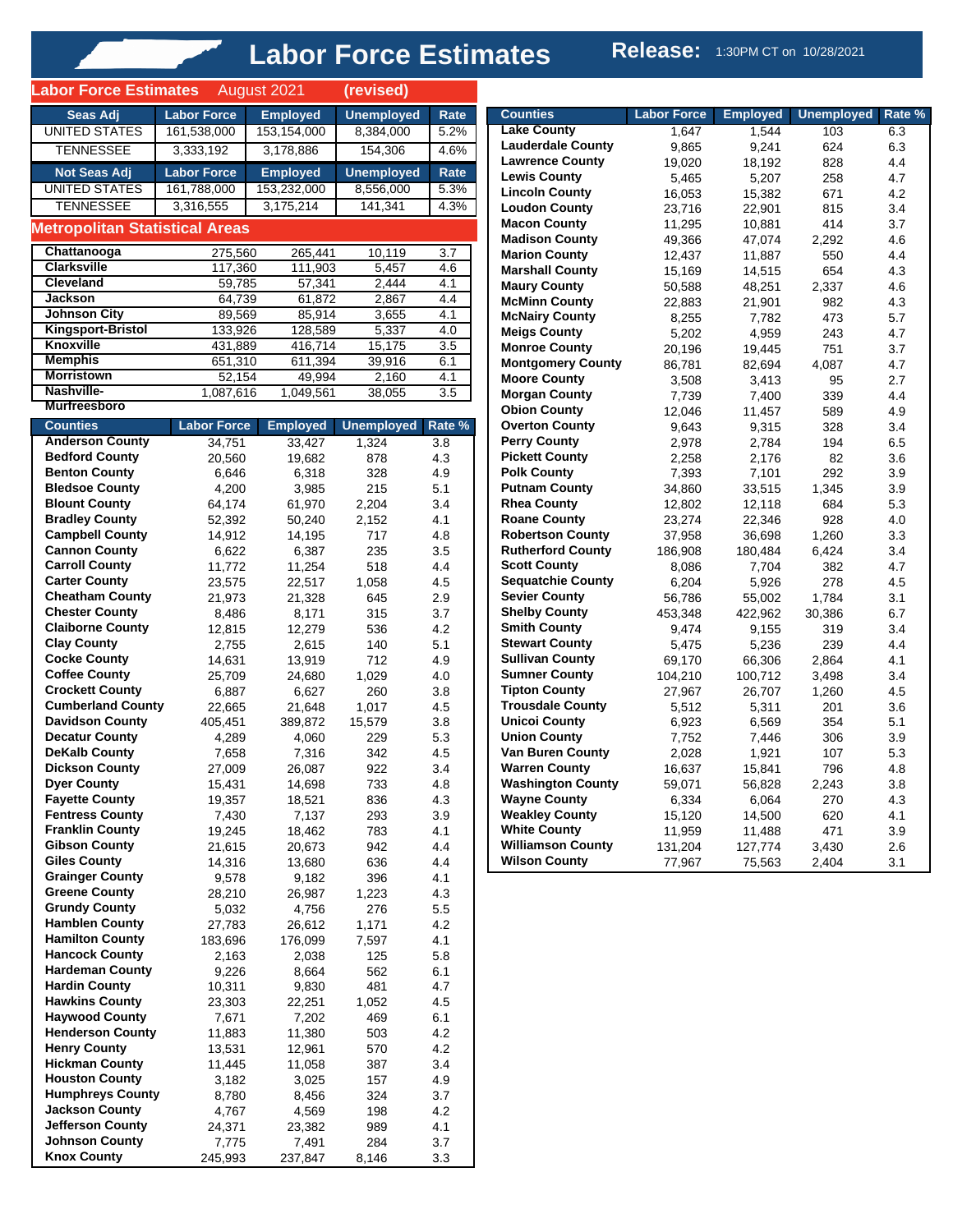## **Labor Force Estimates - LWDA**

|                           |                    | September 2021 Pre. |                   |            | August 2021 Rev. |               |  |  |
|---------------------------|--------------------|---------------------|-------------------|------------|------------------|---------------|--|--|
|                           | <b>Labor Force</b> | <b>Employed</b>     | <b>Unemployed</b> | Rate       | Rate             | Change        |  |  |
| <b>Northeast TN</b>       | 219,069            | 211,491             | 7,578             | 3.5        | 4.2              | $-0.7$        |  |  |
| Carter                    | 23,616             | 22,734              | 882               | 3.7        | 4.5              | $-0.8$        |  |  |
| Greene                    | 27,761             | 26,765              | 996               | 3.6        | 4.3              | $-0.7$        |  |  |
| Hancock                   | 2,130              | 2,033               | 97                | 4.6        | 5.8              | $-1.2$        |  |  |
| Hawkins                   | 23,126             | 22,212              | 914               | 4.0        | 4.5              | $-0.5$        |  |  |
| Johnson                   | 7,685              | 7,450               | 235               | 3.1        | 3.7              | $-0.6$        |  |  |
| Sullivan                  | 68,486             | 66,147              | 2,339             | 3.4        | 4.1              | $-0.7$        |  |  |
| Unicoi                    | 6,946              | 6,650               | 296               | 4.3        | 5.1              | $-0.8$        |  |  |
| Washington                | 59,319             | 57,500              | 1,819             | 3.1        | 3.8              | $-0.7$        |  |  |
| <b>East TN</b>            | 590,242            | 572,706             | 17,536            | 3.0        | 3.6              | $-0.6$        |  |  |
| Anderson                  | 34,442             | 33,377              | 1,065             | 3.1        | 3.8              | $-0.7$        |  |  |
| <b>Blount</b>             | 63,677             | 61,878              | 1,799             | 2.8        | 3.4              | $-0.6$        |  |  |
| Campbell                  | 14,763             | 14,168              | 595               | 4.0        | 4.8              | $-0.8$        |  |  |
| Claiborne                 | 12,752             | 12,307              | 445               | 3.5        | 4.2              | $-0.7$        |  |  |
| Cocke                     | 14,300             | 13,712              | 588               | 4.1        | 4.9              | $-0.8$        |  |  |
| Grainger                  | 9,483              | 9,162               | 321               | 3.4        | 4.1              | $-0.7$        |  |  |
| Hamblen                   | 27,642             | 26,683              | 959               | 3.5        | 4.2              | $-0.7$        |  |  |
| Jefferson                 | 24,256             | 23,439              | 817               | 3.4        | 4.1              | $-0.7$        |  |  |
| Knox                      | 244,129            | 237,550             | 6,579             | 2.7        | 3.3              | $-0.6$        |  |  |
| Loudon                    | 23,558             | 22,889              | 669               | 2.8        | 3.4              | $-0.6$        |  |  |
| Monroe                    | 20,030             | 19,391              | 639               | 3.2        | 3.7              | $-0.5$        |  |  |
| Morgan                    | 7,689              | 7,402               | 287               | 3.7        | 4.4              | $-0.7$        |  |  |
| Roane                     | 23,098             | 22,333              | 765               | 3.3        | 4.0              | $-0.7$        |  |  |
| Scott                     | 7,989              | 7,663               | 326               | 4.1        | 4.7              | $-0.6$        |  |  |
| Sevier                    | 54,760             | 53,332              | 1,428             | 2.6        | 3.1              | $-0.5$        |  |  |
| Union                     | 7,674              | 7,420               | 254               | 3.3        | 3.9              | $-0.6$        |  |  |
| <b>Southeast TN</b>       | 309,650            | 299,139             | 10,511            | 3.4        | 4.2              | $-0.8$        |  |  |
| <b>Bledsoe</b>            | 4,219              | 4,036               | 183               | 4.3        | 5.1              | $-0.8$        |  |  |
| <b>Bradley</b>            | 51,818             | 50,131              | 1,687             | 3.3        | 4.1              | $-0.8$        |  |  |
| Grundy                    | 4,999              | 4,757               | 242               | 4.8        | 5.5              | $-0.7$        |  |  |
| Hamilton                  | 182,321            | 176,381             | 5,940             | 3.3        | 4.1              | $-0.8$        |  |  |
| Marion                    | 12,324             | 11,900              | 424               | 3.4        | 4.4              | $-1.0$        |  |  |
| McMinn                    | 22,661             | 21,841              | 820               | 3.6        | 4.3              | $-0.7$        |  |  |
| Meigs                     | 5,129              | 4,936               | 193               | 3.8        | 4.7              | $-0.9$        |  |  |
| Polk                      | 7,327              | 7,084               | 243               | 3.3        | 3.9              | $-0.6$        |  |  |
| Rhea                      | 12,694             | 12,147              | 547               | 4.3        | 5.3              | $-1.0$        |  |  |
| Sequatchie                | 6,158              | 5,926               | 232               | 3.8        | 4.5              | $-0.7$        |  |  |
| <b>Southern Middle TN</b> | 210,490            | 200,918             | 9,572             | 4.5        | 4.3              | 0.2           |  |  |
| Bedford                   | 20,422             | 19,628              | 794               | 3.9        | 4.3              | $-0.4$        |  |  |
| Coffee                    | 25,506             | 24,628              | 878               | 3.4        | 4.0              | $-0.6$        |  |  |
| Franklin                  | 19,089             | 18,433              | 656               | 3.4        | 4.1              | $-0.7$        |  |  |
| Giles                     | 14,220             | 13,615              | 605               | 4.3        | 4.4              | $-0.1$        |  |  |
| Hickman                   | 11,429             | 11,021              | 408               | 3.6        | 3.4              | 0.2           |  |  |
| Lawrence                  | 19,065             | 18,232              | 833               | 4.4        | 4.4              | 0.0           |  |  |
| Lewis                     | 5,521              | 5,190               | 331               | 6.0        | 4.7              | 1.3           |  |  |
| Lincoln                   | 15,864             | 15,303              | 561               | 3.5        | 4.2              | $-0.7$        |  |  |
| Marshall                  | 15,210             | 14,412              | 798               | 5.2        | 4.3              | 0.9           |  |  |
| Maury                     | 51,306             | 48,164              | 3,142             | 6.1        | 4.6              | 1.5           |  |  |
| Moore                     | 3,546              | 3,463               | 83                | 2.3        | 2.7              | $-0.4$        |  |  |
|                           |                    |                     | 255               |            |                  |               |  |  |
| Perry                     | 3,026<br>6,286     | 2,771<br>6,058      | 228               | 8.4<br>3.6 | 6.5<br>4.3       | 1.9<br>$-0.7$ |  |  |
| Wayne                     |                    |                     |                   |            |                  |               |  |  |
| <b>Upper Cumberland</b>   | 148,938            | 143,806             | 5,132             | 3.4        | 4.1              | $-0.7$        |  |  |
| Cannon                    | 6,578              | 6,377               | 201               | 3.1        | 3.5              | $-0.4$        |  |  |
| Clay                      | 2,753              | 2,630               | 123               | 4.5        | 5.1              | $-0.6$        |  |  |
| Cumberland                | 22,267             | 21,422              | 845               | 3.8        | 4.5              | $-0.7$        |  |  |
| DeKalb                    | 7,563              | 7,261               | 302               | 4.0        | 4.5              | $-0.5$        |  |  |
| Fentress                  | 7,379              | 7,133               | 246               | 3.3        | 3.9              | $-0.6$        |  |  |
| Jackson                   | 4,749              | 4,575               | 174               | 3.7        | 4.2              | $-0.5$        |  |  |
| Macon                     | 11,252             | 10,875              | 377               | 3.4        | 3.7              | $-0.3$        |  |  |
| Overton                   | 9,638              | 9,360               | 278               | 2.9        | 3.4              | $-0.5$        |  |  |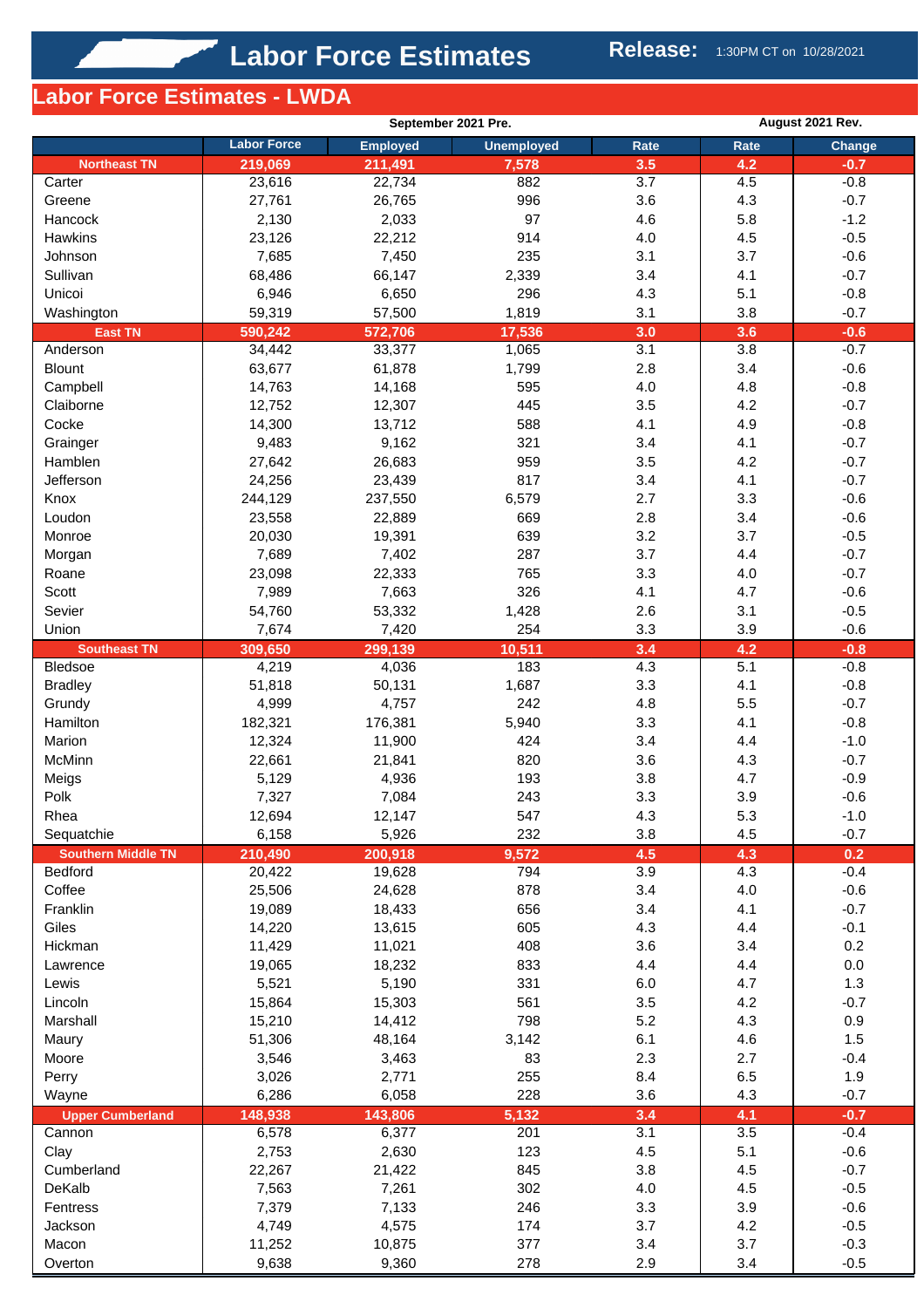| Labor Force Estimates - LWDA  |                    |                  |                   |            |            |                  |
|-------------------------------|--------------------|------------------|-------------------|------------|------------|------------------|
|                               | <b>Labor Force</b> | <b>Employed</b>  | <b>Unemployed</b> | Rate       | Rate       | Change           |
| Pickett                       | 2,224              | 2,160            | 64                | 2.9        | 3.6        | $-0.7$           |
| Putnam                        | 34,922             | 33,827           | 1,095             | 3.1        | 3.9        | $-0.8$           |
| Smith                         | 9,411              | 9,135            | 276               | 2.9        | 3.4        | $-0.5$           |
| Van Buren                     | 1,997              | 1,904            | 93                | 4.7        | 5.3        | $-0.6$           |
| Warren                        | 16,305             | 15,638           | 667               | 4.1        | 4.8        | $-0.7$           |
| White                         | 11,900             | 11,509           | 391               | 3.3        | 3.9        | $-0.6$           |
| <b>Northern Middle TN</b>     | 1,093,767          | 1,061,779        | 31,988            | 2.9        | 3.6        | $-0.7$           |
| Cheatham                      | 21,774             | 21,244           | 530               | 2.4        | 2.9        | $-0.5$           |
| Davidson                      | 401,334            | 389,004          | 12,330            | 3.1        | 3.8        | $-0.7$           |
| Dickson                       | 26,904             | 26,042           | 862               | 3.2        | 3.4        | $-0.2$           |
| Houston                       | 3,158              | 3,016            | 142               | 4.5        | 4.9        | $-0.4$           |
| Humphreys                     | 8,729              | 8,399            | 330               | 3.8        | 3.7        | 0.1              |
| Montgomery                    | 86,672             | 83,367           | 3,305             | 3.8        | 4.7        | $-0.9$           |
| Robertson                     | 37,703             | 36,661           | 1,042             | 2.8        | 3.3        | $-0.5$           |
| Rutherford                    | 185,569            | 180,231          | 5,338             | 2.9        | 3.4        | $-0.5$           |
| Stewart                       | 5,427              | 5,226            | 201               | 3.7        | 4.4        | $-0.7$           |
| Sumner                        | 103,259            | 100,454          | 2,805             | 2.7        | 3.4        | $-0.7$           |
| Trousdale                     | 5,468              | 5,303            | 165               | 3.0        | 3.6        | $-0.6$           |
|                               | 130,358            | 127,388          |                   | 2.3        |            | $-0.3$           |
| Williamson                    |                    |                  | 2,970             | 2.5        | 2.6        | $-0.6$           |
| Wilson                        | 77,412             | 75,444           | 1,968             |            | 3.1        |                  |
| <b>Northwest TN</b><br>Benton | 104,149<br>6,603   | 100,321<br>6,325 | 3,828<br>278      | 3.7<br>4.2 | 4.5<br>4.9 | $-0.8$<br>$-0.7$ |
| Carroll                       | 11,765             | 11,335           | 430               | 3.7        | 4.4        | $-0.7$           |
| Crockett                      | 6,829              | 6,631            | 198               | 2.9        | 3.8        | $-0.9$           |
|                               | 15,322             |                  | 614               | 4.0        | 4.8        | $-0.8$           |
| Dyer                          |                    | 14,708           | 784               |            |            | $-0.7$           |
| Gibson                        | 21,454             | 20,670           |                   | 3.7        | 4.4        |                  |
| Henry                         | 13,336             | 12,864           | 472               | 3.5        | 4.2        | $-0.7$           |
| Lake                          | 1,609              | 1,532            | 77                | 4.8        | 6.3        | $-1.5$           |
| Obion                         | 11,885             | 11,408           | 477               | 4.0        | 4.9        | $-0.9$           |
| Weakley                       | 15,346             | 14,848           | 498               | 3.2        | 4.1        | $-0.9$           |
| <b>Southwest TN</b>           | 108,182            | 103,885          | 4,297             | 4.0        | 4.9        | $-0.9$           |
| Chester                       | 8,420              | 8,175            | 245               | 2.9        | 3.7        | $-0.8$           |
| Decatur                       | 4,250              | 4,041            | 209               | 4.9        | 5.3        | $-0.4$           |
| Hardeman                      | 9,078              | 8,611            | 467               | 5.1        | 6.1        | $-1.0$           |
| Hardin                        | 10,142             | 9,750            | 392               | 3.9        | 4.7        | $-0.8$           |
| Haywood                       | 7,568              | 7,183            | 385               | 5.1        | 6.1        | $-1.0$           |
| Henderson                     | 11,760             | 11,344           | 416               | 3.5        | 4.2        | $-0.7$           |
| Madison                       | 48,862             | 47,042           | 1,820             | 3.7        | 4.6        | $-0.9$           |
| <b>McNairy</b>                | 8,102              | 7,739            | 363               | 4.5        | 5.7        | $-1.2$           |
| <b>Greater Memphis</b>        | 501,757            | 475,922          | 25,835            | 5.1        | 6.5        | $-1.4$           |
| Fayette                       | 19,125             | 18,471           | 654               | 3.4        | 4.3        | $-0.9$           |
| Lauderdale                    | 9,668              | 9,170            | 498               | 5.2        | 6.3        | $-1.1$           |
| Shelby                        | 445,302            | 421,643          | 23,659            | 5.3        | 6.7        | $-1.4$           |
| Tipton                        | 27,662             | 26,638           | 1,024             | 3.7        | 4.5        | $-0.8$           |
| <b>Total</b>                  | 3,286,244          | 3,169,967        | 116,277           | 3.5        | 4.3        | $-0.8$           |